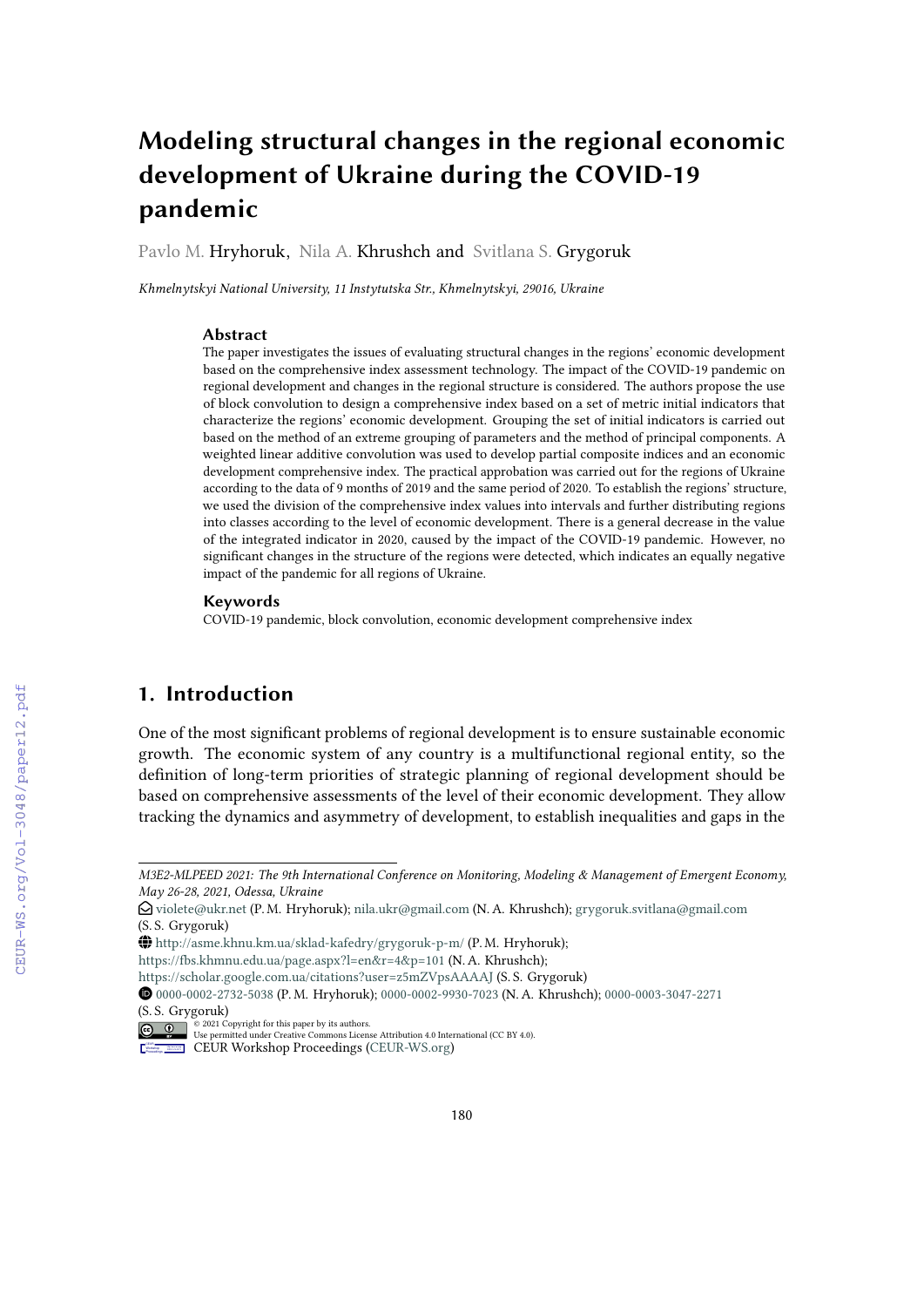region's structure, to provide an analytical basis for the preparation of strategic decisions on the transformation of socio-economic development policy of individual regions.

Global problems related to climate changes, financial crises, intensified competition in global and domestic markets, deepened in 2020 due to another global challenge – the COVID-19 pandemic [\[1,](#page-16-0) [2\]](#page-16-1). Its destructive impact has been reflected in all spheres of public life, destroying established socio-economic processes and relationships. Measures, severe restrictions, lockdowns aimed at curbing the spread of the pandemic, were reflected in the negative effects of slowing down the socio-economic development of both regions and the world economy as a whole. They were a prerequisite for a new financial and economic crisis. This is evidenced by the results of analytical studies and forecast estimates of basic macroeconomic indicators provided by global institutions, in particular, the World Bank (WB), the International Labor Organization (ILO), the World Health Organization (WHO), the United Nations (UN), the European Bank for Reconstruction and Development (EBRD) and others.

In particular, according to the ILO, the loss of labor income for the three quarters of 2020 compared to the corresponding period of 2019 is estimated at 10.7%, or 3.5 trillion USD [\[3\]](#page-16-2). The baseline forecast calculated by World Bank analysts [\[4\]](#page-16-3) predicts a reduction in world GDP by 5.2% in 2020. And although the world economy is expected to grow by 4.3% in 2021, the pandemic may hold back economic activity and income growth for a long time [\[5\]](#page-16-4). UBS Chairman Axel Weber also made a cautious forecast about the pace of global economic recovery, noting that "it would be at least a year to go back to pre-crisis levels of GDP. It'll take another year or two to be anywhere near getting unemployment and pre-crisis growth back and so it would be quite a long recovery that we're facing" [\[6\]](#page-16-5).

The consequences of the pandemic were especially acute in developing economies countries, particularly in Ukraine. Thus, according to the State Statistics Service of Ukraine [\[7\]](#page-16-6), real GDP in the third quarter of 2020 compared to the third quarter of 2019 decreased by 3.5%. The financial result before taxation of large and medium-sized enterprises in the III quarter of 2020 amounted to 93.3 billion UAH of profit, while for the corresponding period of 2019 – UAH 342.8 billion in profit, which is 73% less. Exports of goods for the period under review decreased by 3.6%, and imports – by 14.3%.

The main forecast macroeconomic indicators for the end of 2020, presented by the Cabinet of Ministers of Ukraine, envisage a fall in GDP by 4.8%, the inflation rate – 11.6%; unemployment rate – 9.4%; reduction of the average salary – 4.5%; decrease in exports – 5.5%, imports – 10% [\[8\]](#page-16-7). According to the EBRD, by the end of 2020 GDP was expected to decline by 5.5%, but in 2021 it is predicted to grow by 3% [\[9\]](#page-16-8). The most optimistic about the resumption of production are construction companies, the most pessimistic – service companies that have suffered the most from the introduction of quarantine restrictions.

The decline in macroeconomic indicators is directly caused by negative changes in regional development. To reduce the negative socio-economic consequences of the COVID-19 pandemic, it is necessary to identify trends, assess different scenarios of regional development, identify existing structural changes and develop a system of measures within regional development strategies to stabilize the situation. The presented macroeconomic forecasts necessitate research aimed at estimating the real losses from COVID-19 pandemic in terms of socio-economic development of regions, identifying areas of rational use of endogenous factors to ensure their sustainable economic growth, which will contribute to the achievement of the goals reflected in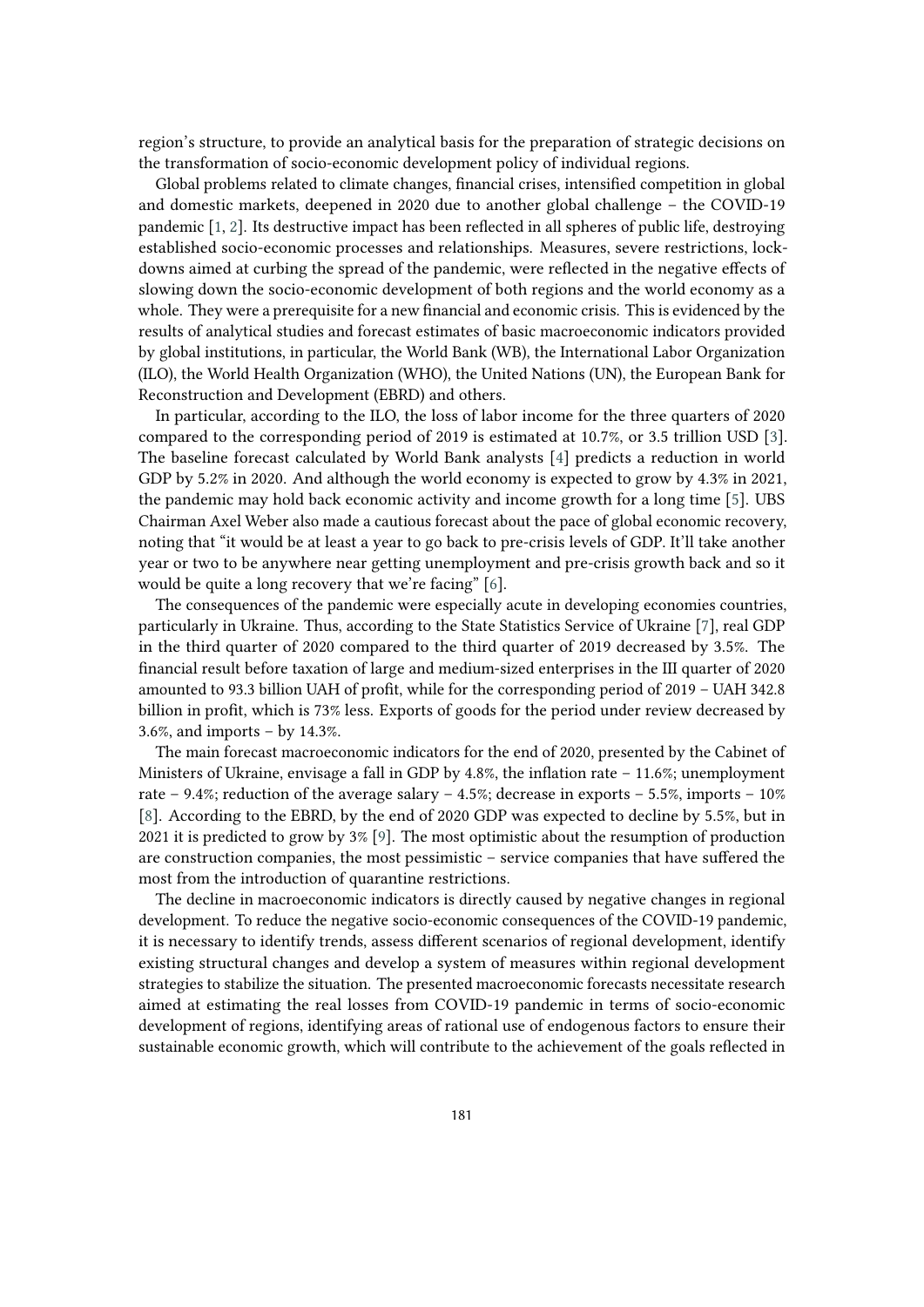the State Strategy for Regional Development for 2021–2027 [\[8\]](#page-16-7).

### **2. Literature review**

Currently, there is a large number of different scholar's approaches to assess the economic development level and the establishment of regional differences and imbalances.

These studies are based mainly on the use of quantitatively measurable indicators that allow sound mathematical processing to shape conclusions. One of the most commonly used approaches is research based on the analysis of the GDP indicator and indicators derived from it like the Hoover Concentration Index, the Theil index, the Herfindahl index, etc. [\[10,](#page-16-9) [11,](#page-16-10) [12,](#page-16-11) [13,](#page-17-0) [14\]](#page-17-1). In particular, the authors also use the Klassen typology to track the dynamics and nature of changes in regional development.

Given the natural multidimensionality of regions' economic development description, widely used methods of multidimensional statistical analysis for their structuring by the level of this characteristic and determination of disparities between regions, in particular, cluster analysis, factor analysis, multidimensional scaling, structural equation method, Solow-Swan, and Mankiw-Romer–Weil growth models [\[12,](#page-16-11) [15,](#page-17-2) [16,](#page-17-3) [17,](#page-17-4) [18,](#page-17-5) [19,](#page-17-6) [20,](#page-17-7) [21,](#page-17-8) [22,](#page-17-9) [23\]](#page-17-10), which allows grouping regions into homogeneous aggregates based on various quantifiable indicators, to identify gaps in the development of individual regions. Among the shortcomings of these approaches, in our opinion, it is worth noting the difficulty of taking into account the importance of individual indicators. The authors of the study, who used these tools, also noted that the grouping results are significantly influenced by clustering methods, which is also a disadvantage. The further development of multidimensional statistics' methods is reflected in the application of fuzzy clustering methods for structuring regions and identifying imbalances in their economic development, which is presented in [\[24,](#page-17-11) [25,](#page-17-12) [26,](#page-17-13) [27\]](#page-18-0).

Another way to take into account the multidimensionality for the description of regional development processes is to use the technology of comprehensive index assessment [\[28,](#page-18-1) [29,](#page-18-2) [30,](#page-18-3) [31,](#page-18-4) [32,](#page-18-5) [33\]](#page-18-6). The vast majority of scientists' approaches in the presented studies are focused on designing a composite indicator of economic development by linear convolution of a set of quantitatively measured indicators. The differences are in the information base chosen for the study and how the results are interpreted. Among the shortcomings, it is worth noting the lack of consideration of the weight of the initial indicators or proper justification of the proposed weights, which in most cases it is proposed to determine the expert method. Besides, either a linear relationship between the values of the composite indicator and these levels, or a desirability scale without proper conversion of the original data is usually used to interpret the results and establish levels of economic development [\[31\]](#page-18-4).

The study of issues related to assessing the impact of the COVID-19 pandemic on the economic development of economic systems both at the global level and at the level of individual national economies is currently one of the most relevant and is quite intensively studied by scientists. The vast majority of researchers are inclined to believe that overcoming the crisis is possible only after a few years, even with the total vaccination of the population, which should curb the spread of viral infection. Such conclusions are supported by the results of economic and mathematical modeling and evaluation of current and future trends in the economic system development.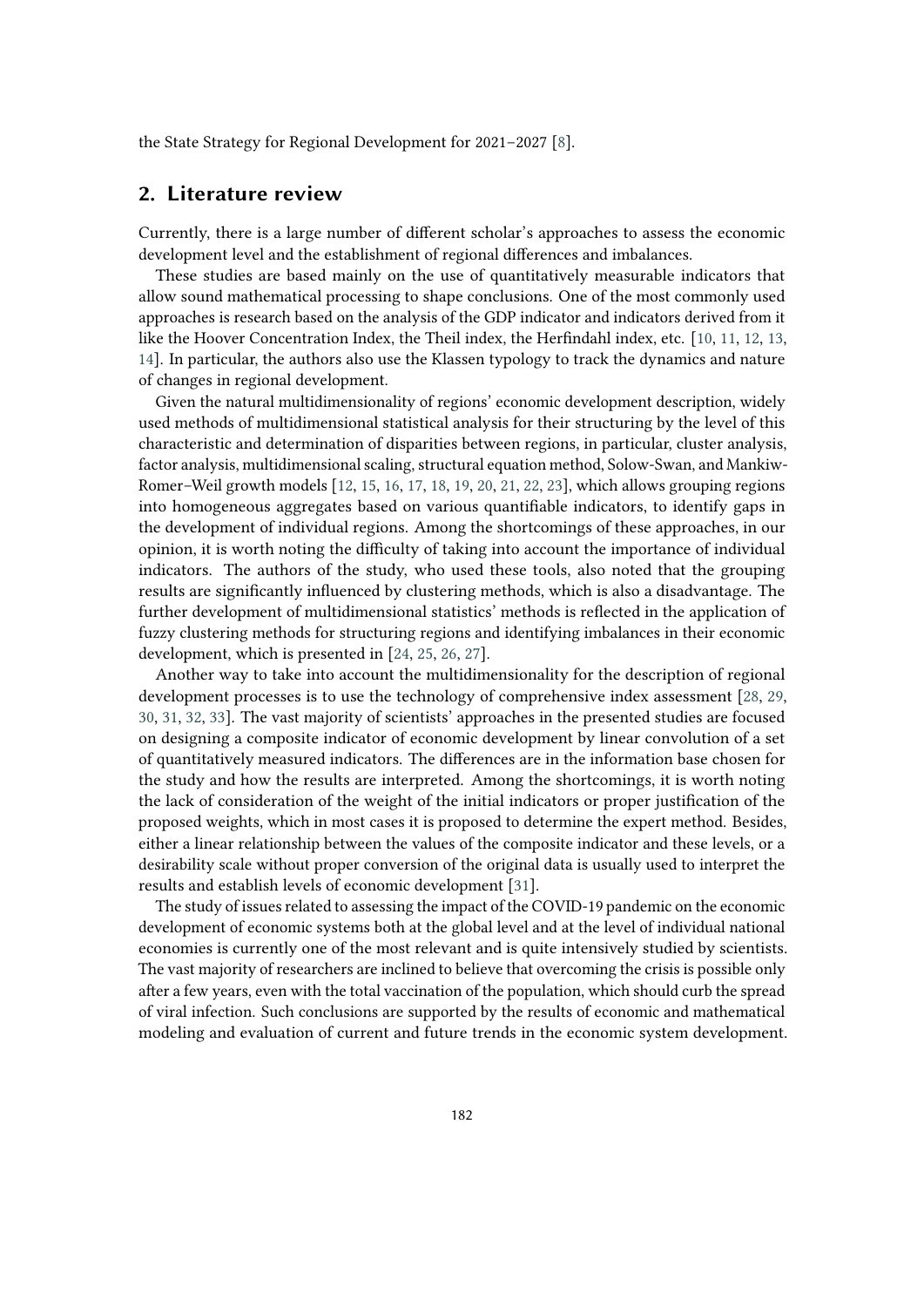Issues related to the application of mathematical modeling to assess the impact of a pandemic on economic development are reflected, in particular, in publications [\[34,](#page-18-7) [35,](#page-18-8) [36,](#page-18-9) [37\]](#page-18-10). However, it should be noted that the authors of these studies provide short-term forecast estimates of macroeconomic indicators at the level of national economies. with an emphasis on trends and potential scenarios for their development. The main attention is paid to the assessment of GDP change as one of the most important macroeconomic indicators. In our point of view, insufficient attention is currently paid to research to identify changes in the trends of economic development of certain regions of the country.

Our study aims to develop an approach to building an economic development comprehensive index for analyzing the impact of COVID-19 on Ukraine's regions development and identifying structural changes by combining the technology of comprehensive index assessment, multidimensional statistical analysis, and projection of results on the desirability scale [\[38\]](#page-18-11).

# **3. Problem description and methodology**

The economic development of the regions is characterized by a large number of indicators. They usually reflect the quantitative results of the activities of regional business entities and therefore have a metric origin, i.e., measured on one of the quantitative scales. This significantly simplifies their further analytical processing, because for indicators of this nature it is quite correct to use mathematical operations.

One of the difficulties that arise in the process of processing such data and interpretation of results is their internal inconsistency, diversity, and inequality of impact on the studied quality. To concentrate the information contained in the initial indicators and reduce the dimension of characteristics' space, various computing technologies are used. One of them is the technology of comprehensive index assessment, which allows reducing the description of the studied phenomenon, in this case, the economic development of the regions, to a single comprehensive indicator. This is usually done by weighted convolution of the initial units. At the same time, there are several methodological problems to realize this process. First, the economic development of regions, as a complex phenomenon, requires the use of a large number of baselines for their description. Thus, the relative impact of each indicator on the final result is reduced. Secondly, there is a problem of reasonable determination of the weight of each component when they are integrated into a composite indicator.

A possible solution to these obstacles is the use of block convolution. Under such conditions, the initial set of indicators is divided into subsets that don't intersect. A partial composite index is constructed for each subset. The final result is settled by convolution of the constructed partial composite indices taking into account the weight of each obtained subset.

One of the approaches that allow getting a solution to this problem is the method of an extreme grouping of parameters. It is based on the hypothesis that the set of initial characteristics can be divided into groups, each of which reflects the effect of a certain factor – the latent characteristics of the group. Therefore, the method focuses on the selection of groups of parameters such that the relationships between the parameters within the group are maximum under the assumption that the number of such groups is fixed. It is assumed that the relationships within the group are explained by the relationship between some generalized latent characteristic of the group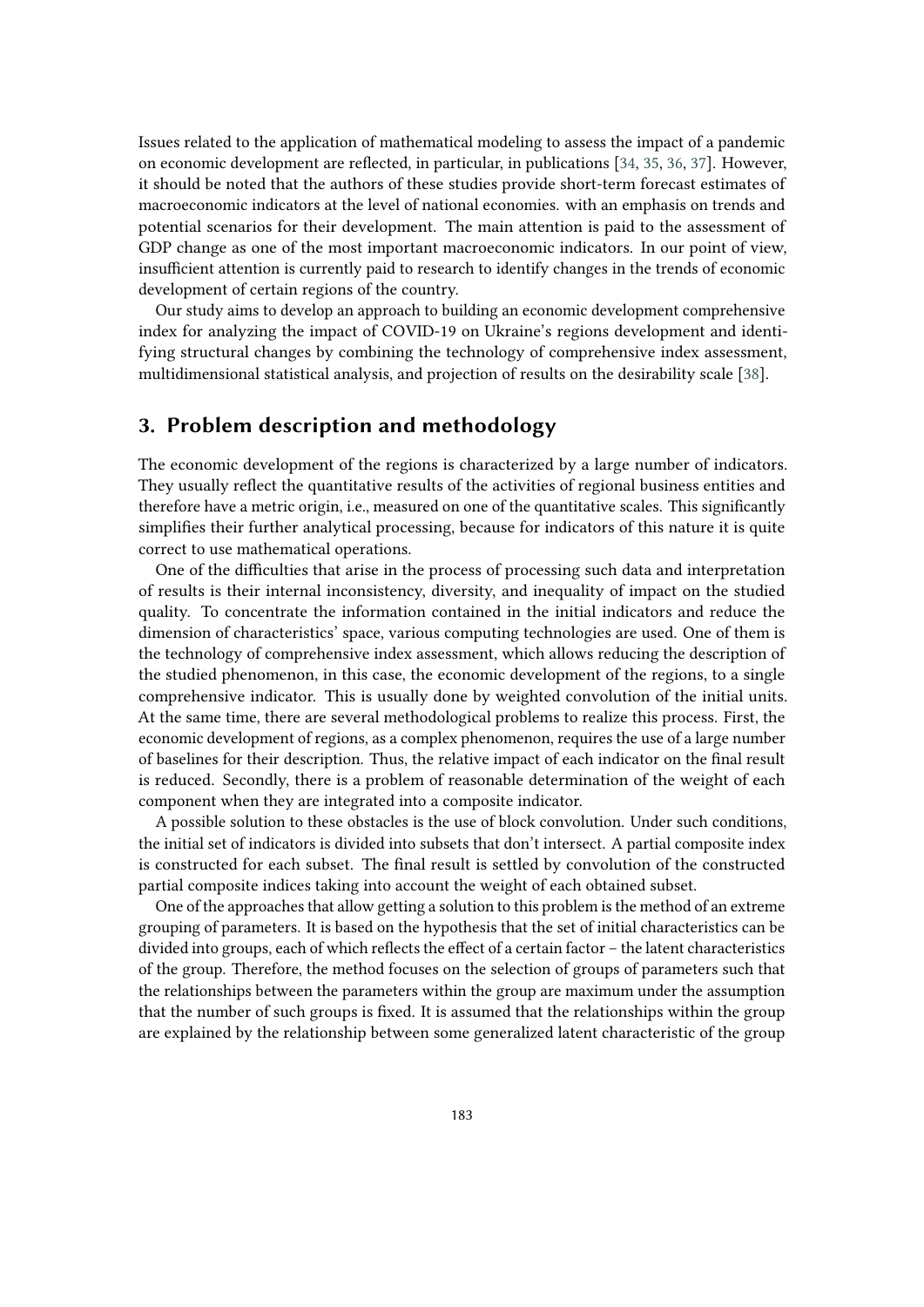(generalized index) and the initial indicators included in this group. Direct relationships between initial indicators are unknown and may be absent. Since the indicators within each of these groups must be more closely related than the indicators of different groups, the task is to identify highly correlated groups of indicators.

Denote by  $G = X_1, X_2, \ldots, X_n$  the set of initial indicators. The initial data for the method's computational procedure is the correlation matrix R of these indicators. Let  $G_1, G_2, \ldots, G_s$  be subsets into which the set of initial indicators is divided:

$$
\bigcup_{i=1}^{s} G_i = G,\tag{1}
$$

$$
G_i \cap G_j = \emptyset,\tag{2}
$$

 $i \neq j, i, j = 1, 2, ..., s.$ 

Denote by  $H_1, H_2, \ldots, H_s$  – the corresponding latent characteristics (indicators) of each group. The criterion that allows you to determine the best grouping of indicators has the form:

<span id="page-4-0"></span>
$$
\sum_{i=1}^{s} \sum_{X_j \in G_i} |r_{X_j, H_i}|,\tag{3}
$$

where  $r_{X_j,H_i}$  is the correlation coefficient between initial indicator  $X_j$ , which belongs to subset  $G_i$ , and common indicator  $H_i$  of subset  $G_i$ .

To obtain a division of the original set of indicators into subgroups, you can use the method of principal components. It is known that the model of transition from the system of initial indicators to the set of latent characteristics, which are the principal components, is reflected by the dependence:

$$
Z^T = W F^T,\tag{4}
$$

where  $Z^T$  – transposed matrix of standardized initial indicators' values,  $F^T$  – transposed matrix of principal components' values,  $W$  – matrix of principal components factor loadings:

$$
Z = \begin{pmatrix} z_{11} & z_{12} & \dots & z_{1n} \\ z_{21} & z_{22} & \dots & z_{2n} \\ \vdots & \vdots & \ddots & \vdots \\ z_{m1} & z_{m2} & \dots & z_{mn} \end{pmatrix},
$$
 (5)

$$
F = \begin{pmatrix} f_{11} & f_{12} & \dots & f_{1n} \\ f_{21} & f_{22} & \dots & f_{2n} \\ \vdots & \vdots & \ddots & \vdots \\ f_{m1} & f_{m2} & \dots & f_{mn} \end{pmatrix},
$$
(6)

$$
W = \begin{pmatrix} w_{11} & w_{12} & \dots & w_{1n} \\ w_{21} & w_{22} & \dots & w_{2n} \\ \vdots & \vdots & \ddots & \vdots \\ w_{n1} & w_{n2} & \dots & w_{nn} \end{pmatrix},
$$
 (7)

where  $m$  – the volume of the sample, which is used to measure the initial set of indicators.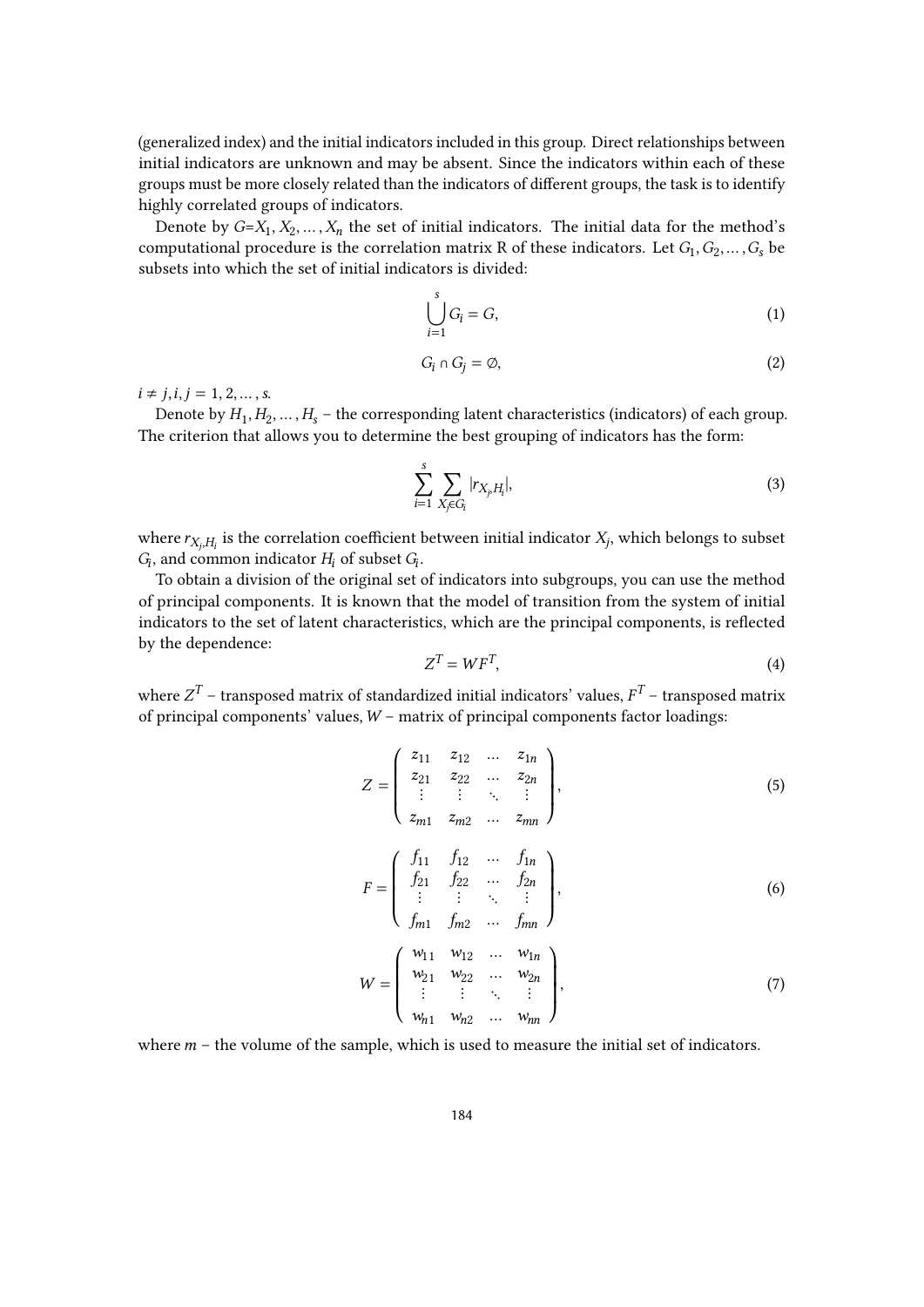The relationship between the values of indicators and principal components (factors) can be written as follows:  $\mathfrak n$ 

$$
z_{ji} = \sum_{k=1}^{n} w_{ik} f_{jk} \tag{8}
$$

where  $z_{ji}$  – *i*-th component (value) of  $Z_j$ ,  $w_{ik}$  – factor loadings for  $F_k$ ,  $f_{jk}$  – *j*-th components of  $F_k$ ,  $i = 1, 2, \ldots, n, j = 1, 2, \ldots, m.$ 

Let us calculate the correlation coefficient between the initial indicator Xi and the principal component  $F_j$ , taking into account the fact that the principal components are non-correlated:

$$
r_{F_i,F_j}=0,\t\t(9)
$$

 $i \neq j$ .

As a result, we obtain:

<span id="page-5-3"></span>
$$
r_{X_i, F_j} = r_{Z_i, F_j} = \frac{1}{m} \left( \sum_{k=1}^n W_{ik} F_k \right) F_j = w_{ij}.
$$
 (10)

Therefore, the correlation coefficient between the initial indicator and the principal component is equal to the factor load of this component for the corresponding indicator. This fact allows us to conclude that to get the desired grouping of indicators it is necessary to analyze the values of the factor loadings of the principal components for each initial indicator. In this case, as the latent characteristic  $H_j$  of the group  $G_j$ , we choose the corresponding principal component  $F_j$ . To avoid the formation of empty groups or all groups, each of which will contain only one initial indicator, for grouping, we choose not all the principal components, but only the first s most influential, which explain the given share of variance of initial indicators. The value of is defined as the smallest value of the number of principal components for which the inequality is met:

<span id="page-5-4"></span>
$$
\frac{\sum_{i=1}^{s} \lambda_i}{n} \ge \gamma \tag{11}
$$

where  $\lambda_i$  – eigenvalues, ordered by decreasing their values,  $\gamma$  – a predetermined explanation fraction of the initial indicators' variance by the principal components. Typically, this value is selected from 0.70 to 0.80.

In the group of homogeneous indicators, it is expedient to include those initial indicators for which the corresponding values of factor loadings for the principal components on absolute value will have the greatest values. To construct a partial composite index  $I_j$  for each formed group  $G_j$ , we use one of the formulas for weighted convolution [\[39\]](#page-18-12):

<span id="page-5-0"></span>
$$
I_j = \sum_{i \in K_j} \alpha_i^{(j)} U_i^{(j)} \tag{12}
$$

<span id="page-5-1"></span>
$$
I_j = \prod_{i \in K_j} \left( U_i^{(j)} \right)^{\alpha_i^{(j)}} \tag{13}
$$

<span id="page-5-2"></span>
$$
I_j = -1 + \prod_{i \in K_j} \left( 1 + U_i^{(j)} \right)^{\alpha_i^{(j)}} \tag{14}
$$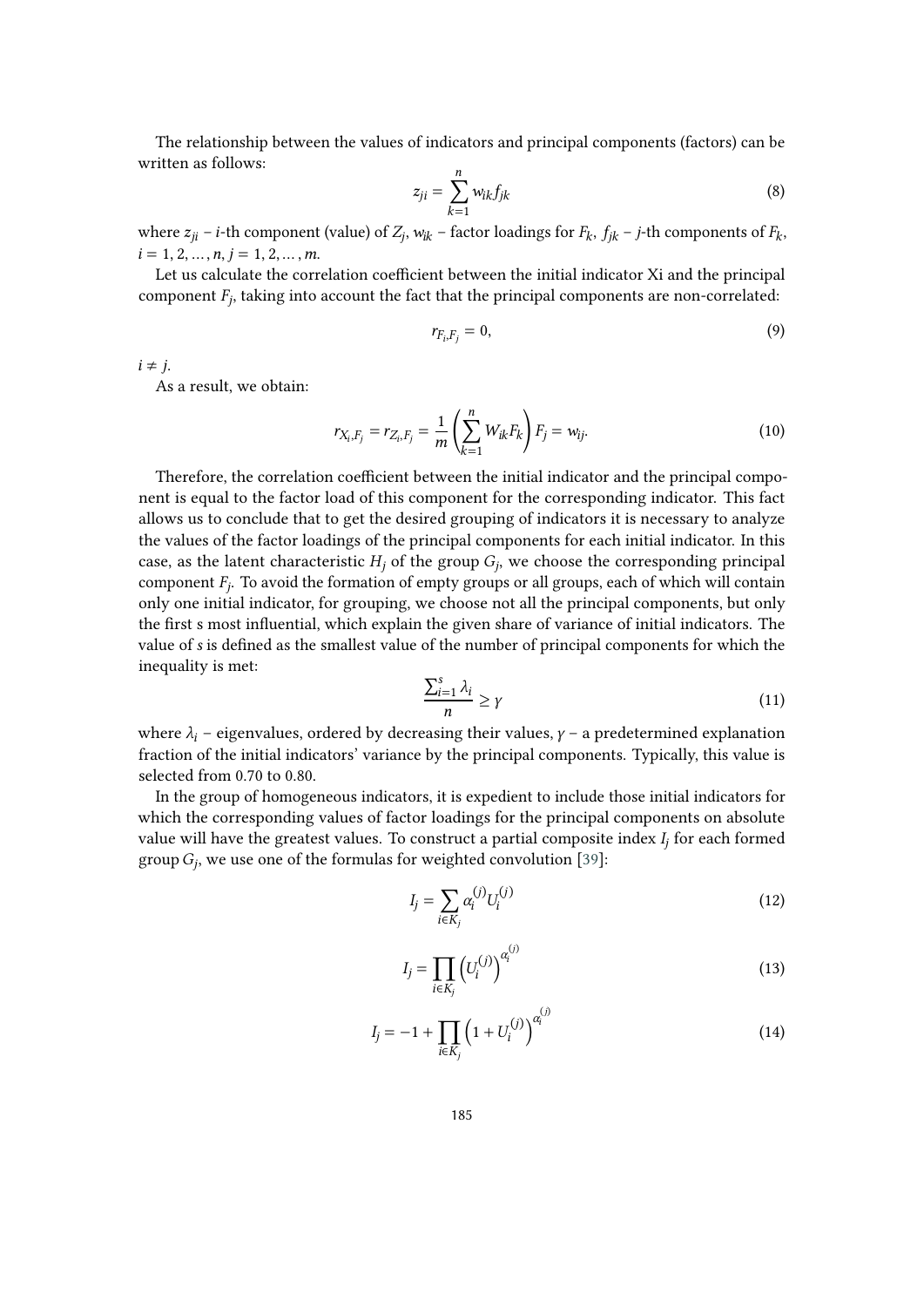where  $U_i^{(j)}$  – normalized values of those indicators  $X_i$ , that belong to subset  $G_j$ ,  $a_i^{(j)}$  – weight coefficients of appropriate indicators,  $K_j$  – set of indices for those indicators  $X_i$ , that belong to subset  $G_j$ ,  $j = 1, 2, ..., s$ .

The initial indicators are transformed to normalize form according to the formula (15) or formula (16) [\[17\]](#page-17-4):

$$
u_{ij} = 1 - \frac{|x_{ij} - x_j^*|}{x_{jmax} - x_{jmin}}
$$
 (15)

<span id="page-6-1"></span>
$$
u_{ij} = \begin{cases} \frac{x_{ij}}{x_{jmax}}, & \text{when } X_j \text{ is an incentive;}\\ \frac{x_{jmin}}{x_{ij}}, & \text{when } X_j \text{ is a disincentive;} \end{cases}
$$
(16)

where  $u_{ij}$  – normalized values of indicators,  $x_{ij}$  – initial values of indicators,  $x_{imin}$  = min  $x_{ij}$ ,  $x_{jmax} = \max x_{ij}$ 

$$
x_i^* = \begin{cases} x_{jmax}, & \text{when } X_j \text{ is an incentive;} \\ x_{jmin}, & \text{when } X_j \text{ is a disincentive;} \end{cases}
$$
 (17)

 $i=1, 2, \ldots, m$ ,  $j=1, 2, \ldots, n$ ,  $m-$  number of units under study,  $n-$  number of initial indicators.

The normalization procedure is necessary to extract the units of measurement of the original indicators and reducing their values to a scale from 0 to 1. This step is aimed at simplifying the further interpretation of the calculation result. To calculate the weight coefficients, we propose to use the components of eigenvector  $V_j$ :

<span id="page-6-0"></span>
$$
\alpha_i^{(j)} = \frac{\left(v_i^{(j)}\right)^2}{\sum_{i \in K_j} \left(v_i^{(j)}\right)^2},\tag{18}
$$

where  $a_i^{(j)}$  – weight coefficients of appropriate indicators,  $v_i^{(j)}$  – components of *j*-th eigenvector  $V_j$ , that correspond to initial indicators  $X_i$  from the  $G_j$  ,  $K_j$  – set of indices for those indicators  $X_i$ , that belong to subset  $G_j$ .

Equation [\(18\)](#page-6-0) meets the condition, that the sum of weight coefficients should be equal to 1. This condition with the normalization procedure provides the location of partial composite indicators values in the range [0; 1].

We propose to calculate the final economic development comprehensive index  $I_{COM}$  using partial composite indicators  $I_i$  based on one of the convolution's forms like [\(12\)](#page-5-0), [\(13\)](#page-5-1), [\(14\)](#page-5-2). For example, for linear weighted convolution appropriate expression has a form:

<span id="page-6-2"></span>
$$
I_{COM} = \sum_{j=1}^{s} \beta_j I_j.
$$
 (19)

Weight coefficients  $\beta_j$  are calculated in proportion to the eigenvalues  $\lambda_j$  that correspond with  $G_j, j = 1, 2, ..., s$ :

<span id="page-6-3"></span>
$$
\beta_j = \frac{\lambda_j}{\sum_{k=1}^s \lambda_k}.\tag{20}
$$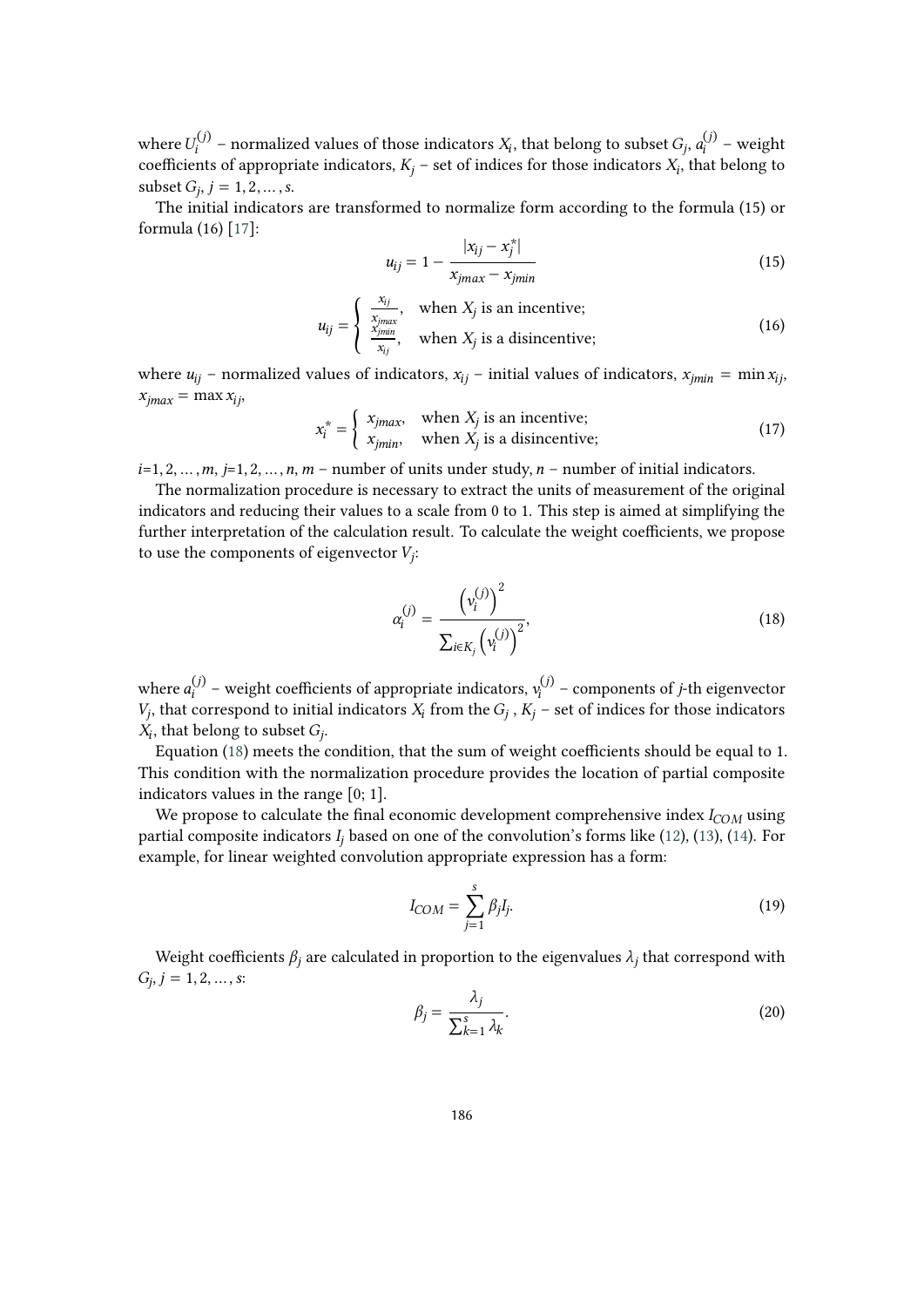Under such conditions, the values of the  $I_{COM}$  will also be in the range from 0 to 1. This approach to calculations simplifies the interpretation of the result.

To assess the studied objects' structure, the range of values of the comprehensive index should be divided into ranges. Dividing the range  $[0; 1]$  of values of the comprehensive index into intervals of the same length to achieve this goal is impractical.

First, ranges can be formed that don't cover any of the objects under study.

Second, the latent characteristic under study is usually nonlinear, and the use of intervals of the same length can disrupt the true structure of objects.

Third, such a division can be led to a situation where one group includes objects that have significant differences in the values of the integrated indicator, while two neighboring objects belonging to different groups may have a slight deviation of the values of the comprehensive index.

To solve the problem of grouping, you can also use the approach presented in [\[17\]](#page-17-4), in which the definition of the boundaries of the ranges is carried out by calculating the ratios of two adjacent values of the integrated indicator:

<span id="page-7-0"></span>
$$
\delta_j = \frac{I_j}{I_{j-1}},\tag{21}
$$

 $i = 2, 3, ..., m$ .

The basis for the transition to a new range of values of the comprehensive index is a significant rise in the change of values of  $\delta_j$ . The grouping objects is executed according to the level of the corresponding values of the comprehensive index. This approach also has drawbacks. Given the slight difference in the values of the integrated indicator, which are in the middle of the range of all its possible values, one of the groups can have a very large number of objects, which will be significantly different from the content of other groups. Besides, in the case of a slight discrepancy in the values of the comprehensive index for neighboring objects, a significant rise in the values of  $\delta_i$  may not be observed. Thus, all objects can belong to one group. It is also necessary to take into account the fact that the value of  $\delta_j$  is also affected by the level of values of the comprehensive index for which this value is calculated. And the closer these values are to 0, the smaller should be the hike in the change of values of  $\delta_j$ , which decides on the formation of a new range.

The iterative procedure presented in [\[31\]](#page-18-4) can be used to determine the limit values of the comprehensive index' ranges. Its advantage is the "adjustment" of grouping ranges to the value of a specific sample, which makes its application more practical. However, the disadvantage of this approach is the use of a training sample.

Another approach that allows you to solve this problem is the use of desirability scales, which allow you to match the quantitative and qualitative levels and group objects according to the level of studied quality. One such scale is the Harrington scale. The use of this scale involves the transformation based on Harrington's function [\[40\]](#page-18-13):

<span id="page-7-1"></span>
$$
H(Z_i) = exp(-exp(-Z_i)),
$$
\n(22)

where  $Z_i$  is the value of the indicator on the scale of partial indicators Z. The values  $d = H(Z)$ of the Harrington's function form the desirability scale.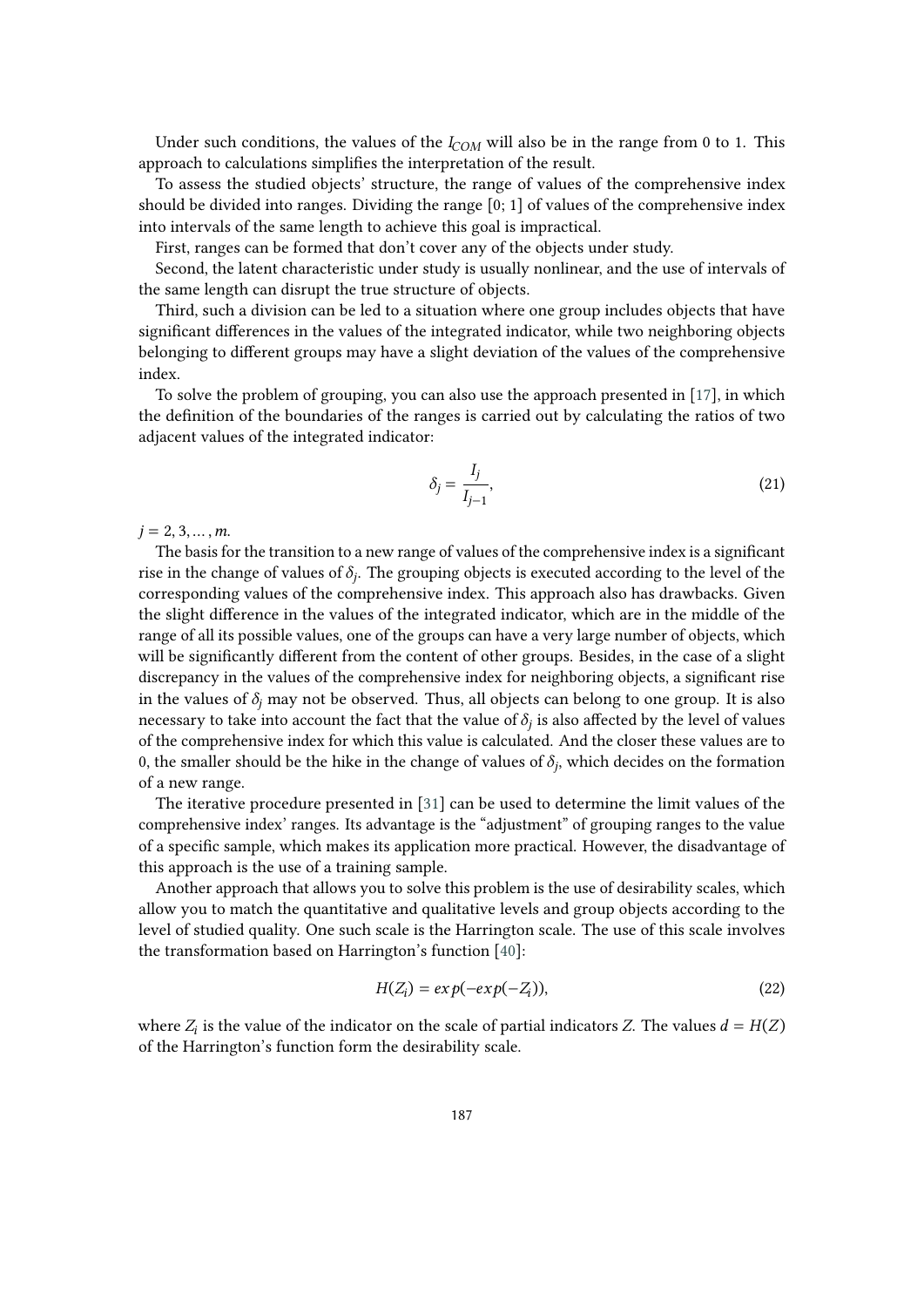The correspondence between the values of  $Z_j$  and the values of the initial indicators  $I_j$  is determined by the formula:

<span id="page-8-0"></span>
$$
Z_j = (Z^* - Z_*) \frac{I_{COM_j} - I_{min}}{I_{max} - I_{min}} + Z_*,
$$
\n(23)

where  $Z_j$  – current value of the Z-scale, corresponds with the value of  $I_{COM_j};\,I_{COM_j}$  – current value of comprehensive index  $I_{COM}$ ;  $Z_{\star}$  and  $Z^{\star}$  – low and high bounds of  $Z$ -scale, which define the workspace of  $Z_j$ ;  $I_{min}$ ,  $I_{max}$  – minimum and maximum of  $I_{COM}$ ;  $j = 1, 2, ..., m$ .

Transformation [\(23\)](#page-8-0) is required to match the value of the comprehensive index  $I_{COM}$  and Z-scale with the correspondence of the minimum and maximum values of both indicators.

Next step, we identify the value of  $d_j = H(Z_j)$ ,  $j = 1, 2, ..., m$ , and distribute objects under study into five groups by qualitative development level of the group (table [1\)](#page-8-1).

#### **Table 1**

<span id="page-8-1"></span>The relationships between the quantitative values of the desirability scale and qualitative development levels of group

| Qualitative levels<br>of development | The range of quantitative<br>values on the desirability scale |
|--------------------------------------|---------------------------------------------------------------|
| relatively high                      | 0.80.1.00                                                     |
| above average                        | 0.630.80                                                      |
| average                              | 0.370.63                                                      |
| below average                        | 0.200.37                                                      |
| relatively low                       | 0.000.20                                                      |

This approach allows taking into account the nonlinear nature of the studied characteristic, in this case, the economic development level, as well as to investigate changes in the structure of the objects under study by the values of the comprehensive index calculated for different periods.

### **4. Findings**

Let us consider the practical testing of the proposed approaches to the calculation of t economic development comprehensive index for Ukraine's regions, grouping regions based on their values, and the study of structural changes in the resulting grouping caused by the COVID-19 pandemic. We choose the data of the State Statistics Service of Ukraine [\[7\]](#page-16-6) and the Ministry of Development of Communities and Territories of Ukraine [\[41\]](#page-18-14) for the period of the first 9 months of 2019 and the first 9 months of 2020 as the information base for the calculations. We choose the following initial indicators:

 $X_1$  – Volume of sold industrial products per capita, UAH;

 $X_2$  – Volume of agricultural production per capita of the rural population, UAH;

 $X_3$  – Volume of construction works performed per capita, UAH;

 $X_4$  – Volume of capital investments per capita cumulatively since the beginning of the year, UAH;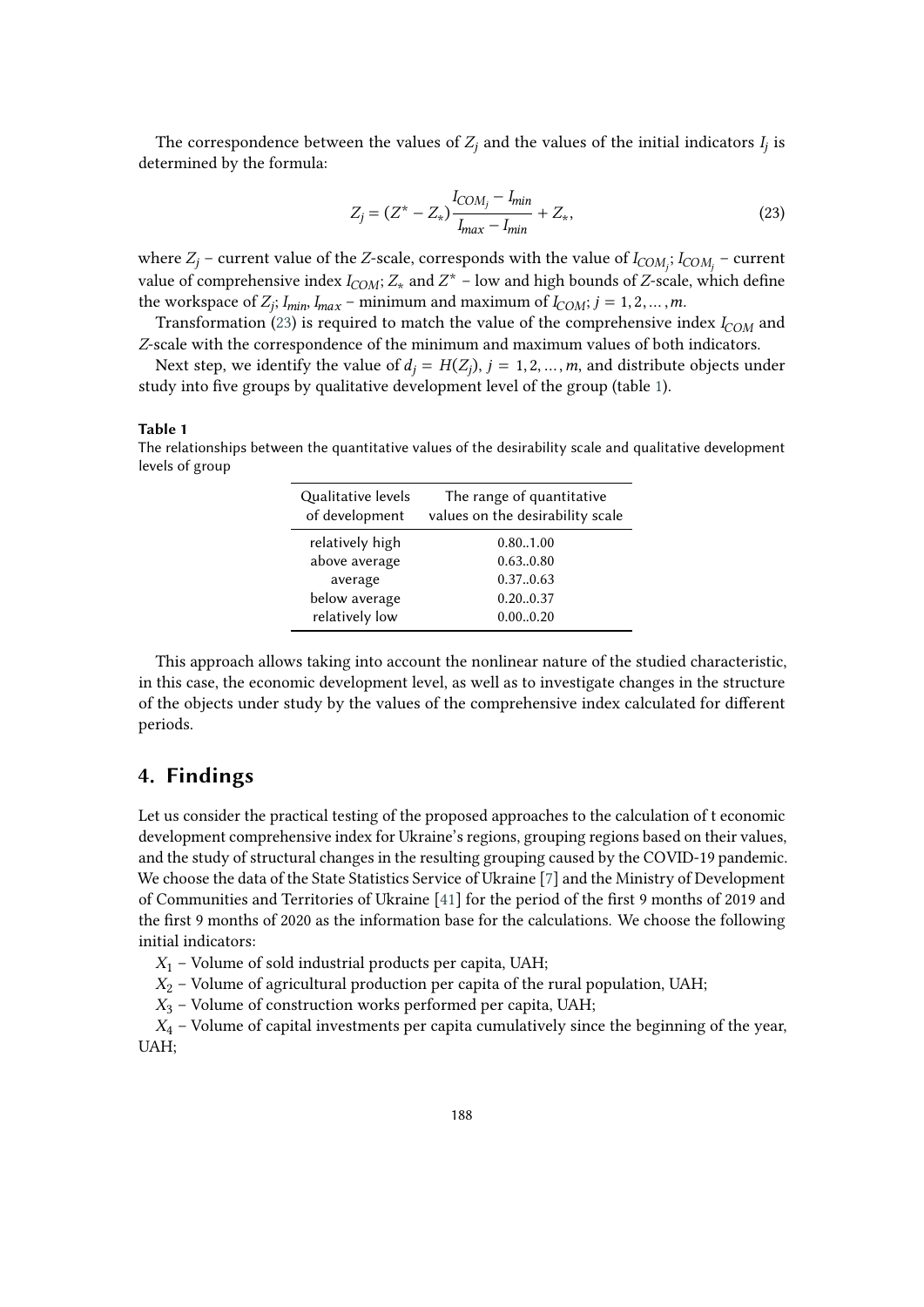$X_5$  – Exports of goods per capita, USD;

 $X<sub>6</sub>$  – An unemployment rate of the population aged 15-70 years (according to the ILO's Methodology), %;

 $X_7$  – Employment rate of the population aged 15-70 years (according to the ILO's Methodology), %;

 $X_8$  – Index of real wages, %;

 $X_9$  – The volume of housing commissioned per 10 thousand people, sq. meters of the total area;

 $X_{10}$  – The volume of freight turnover of road and rail transport, thousand ton-kilometers per 1000 population, thousand ton-km.

We assigned to each of Ukraine regions' names the corresponding code which we used for the designation of each of them to further use (table [2\)](#page-9-0).

#### **Table 2**

<span id="page-9-0"></span>The relationships between the quantitative values of the desirability scale and qualitative development levels of group

| Code     | Region          | Code     | Region       |
|----------|-----------------|----------|--------------|
| r-01     | Vinnytsia       | r-13     | Mykolaiv     |
| $r-02$   | Volyn           | r-14     | Odesa        |
| $r-0.3$  | Dnipro          | r-15     | Poltava      |
| $r-04$   | Donetsk         | r-16     | Rivne        |
| r-05     | Zhytomyr        | r-17     | Sumy         |
| $r-06$   | Zakarpattia     | r-18     | Ternopil     |
| $r - 07$ | Zaporizhzhia    | r-19     | Kharkiv      |
| r-08     | Ivano-Frankiysk | r-20     | Kherson      |
| $r-09$   | Kyiv            | $r - 21$ | Khmelnytskyi |
| $r-10$   | Kyrovohrad      | r-22     | Cherkasy     |
| r-11     | Luhansk         | $r - 23$ | Chernivtsi   |
| $r-12$   | Lviv            | $r - 24$ | Chernihiv    |

The values of initial indicators to provide calculations are shown in tables [3](#page-10-0) and [4.](#page-11-0)

Let's group the initial indicators by the method of an extreme grouping of parameters. To determine the correlations between the initial indicators and the latent characteristics of each group in the context of maximizing the expression [\(3\)](#page-4-0), we use the method of principal components. Taking into account expression [\(10\)](#page-5-3), it is necessary to calculate the factor loadings for the selected principal components and choose the largest from them in absolute value. The number of groups is defined as the number of principal components that explain a given level of variance of the initial indicators following expression [\(11\)](#page-5-4).

We choose the level of explanation of the variance of the initial indicators as  $y = 0.80$ . Under such conditions, it is necessary to choose the first four principal components. The values of the eigenvectors and the eigenvalues of the corresponding correlation matrices of the initial indicators are given in tables [5](#page-12-0) and [6,](#page-12-1) and the values of the factor loadings – in tables [7](#page-13-0) and [8.](#page-13-1)

Analysis of Tables [7,](#page-13-0) [8](#page-13-1) allows us to formulate a conclusion, that we have the following distribution of initial indicators between subsets  $G_j$ :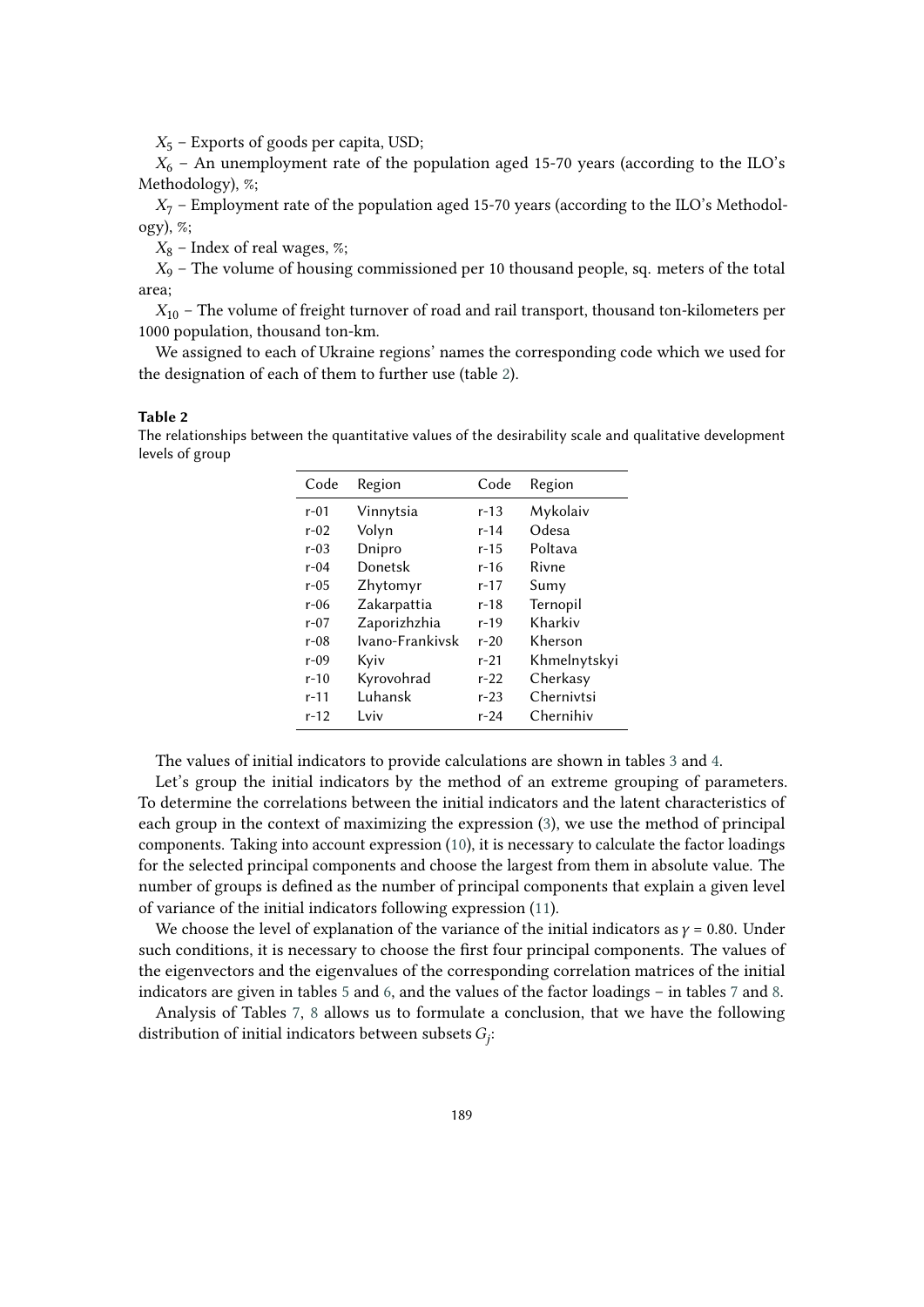| Code     |          |         |        |         | Values |       |       |       |        |          |
|----------|----------|---------|--------|---------|--------|-------|-------|-------|--------|----------|
|          | $X_1$    | $X_2$   | $X_3$  | $X_4$   | $X_5$  | $X_6$ | $X_7$ | $X_8$ | $X_9$  | $X_{10}$ |
| $r-01$   | 39228.9  | 20678.0 | 3774.4 | 5730.1  | 697.8  | 9.8   | 57.9  | 112.1 | 1248.9 | 2721.7   |
| $r-02$   | 21736.3  | 11004.0 | 1322.5 | 8039.0  | 503.6  | 11.7  | 50.2  | 109.1 | 2978.8 | 2261.9   |
| $r-03$   | 110916.2 | 25975.0 | 4163.1 | 13679.4 | 1971.8 | 7.7   | 59.5  | 112.9 | 858.1  | 3143.8   |
| $r-04$   | 53475.4  | 17444.0 | 911.7  | 4294.1  | 804.4  | 13.7  | 50.9  | 108.9 | 105.4  | 2583.4   |
| $r-05$   | 28004.0  | 15169.0 | 1301.6 | 3781.7  | 438.3  | 9.8   | 57.3  | 107.1 | 1121.4 | 2631.3   |
| $r-06$   | 14401.8  | 3895.0  | 1008.4 | 3135.1  | 906.9  | 9.1   | 55.3  | 106.3 | 2852.6 | 3646.2   |
| $r-07$   | 86201.6  | 22827.0 | 1456.1 | 5135.8  | 1369.6 | 9.5   | 57.8  | 111.7 | 351.4  | 2866.1   |
| $r-08$   | 37051.0  | 5895.0  | 1522.7 | 4051.9  | 491.2  | 7.6   | 55.8  | 108.1 | 4151.6 | 1987.5   |
| $r-09$   | 50780.4  | 17359.0 | 3627.6 | 17018.5 | 815.3  | 5.9   | 59.3  | 111.7 | 6897.8 | 2146.4   |
| $r-10$   | 24742.5  | 28345.0 | 1361.0 | 4134.5  | 508.9  | 11.2  | 55.6  | 107.9 | 598.2  | 7529.0   |
| $r-11$   | 7917.8   | 14675.0 | 175.7  | 898.1   | 57.2   | 14.2  | 58.4  | 108.8 | 59.5   | 5611.3   |
| $r-12$   | 30915.6  | 8160.0  | 2744.3 | 6599.9  | 631.4  | 6.8   | 57.5  | 107.4 | 3842.8 | 1373.6   |
| $r-13$   | 40158.9  | 24129.0 | 2075.6 | 7038.5  | 1451.0 | 9.7   | 58.9  | 112.4 | 598.3  | 4675.4   |
| $r-14$   | 18915.3  | 11939.0 | 4653.9 | 5677.4  | 468.8  | 6.1   | 57.9  | 106.3 | 2844.4 | 5052.0   |
| $r-15$   | 91151.2  | 22940.0 | 3673.1 | 10075.9 | 1121.6 | 11.1  | 56.1  | 109.7 | 1118.2 | 3515.0   |
| $r-16$   | 26703.4  | 8958.0  | 1545.4 | 3649.4  | 277.9  | 8.6   | 57.9  | 111.0 | 2019.0 | 3480.3   |
| $r - 17$ | 33304.1  | 21871.0 | 878.7  | 4306.1  | 547.1  | 8.0   | 58.7  | 108.0 | 722.6  | 2697.3   |
| $r-18$   | 14411.8  | 12093.0 | 1428.1 | 5437.1  | 308.9  | 10.4  | 53.4  | 109.9 | 2571.6 | 1119.1   |
| $r-19$   | 51750.2  | 23955.0 | 3793.0 | 5187.6  | 360.9  | 5.0   | 62.2  | 108.3 | 984.1  | 1620.8   |
| $r-20$   | 22025.6  | 24547.0 | 1092.2 | 5644.6  | 220.1  | 10.3  | 58.3  | 107.1 | 885.8  | 1692.7   |
| $r-21$   | 25488.3  | 17527.0 | 1860.6 | 4677.0  | 356.6  | 8.7   | 56.6  | 109.7 | 1544.0 | 1870.5   |
| $r-22$   | 45162.6  | 20718.0 | 1054.1 | 5544.1  | 483.4  | 8.5   | 58.7  | 109.6 | 944.5  | 3133.7   |
| $r-23$   | 11193.4  | 6784.0  | 1330.5 | 2501.1  | 166.1  | 7.2   | 58.6  | 109.4 | 3952.4 | 1954.4   |
| $r-24$   | 24933.9  | 20188.0 | 1212.6 | 5185.2  | 547.7  | 10.5  | 58.3  | 109.3 | 1150.5 | 1644.5   |

<span id="page-10-0"></span>**Table 3** Indicator's values for data for first three quarters of 2019

 $G_1 = \{X_1, X_3, X_4, X_5\};$ 

 $G_2 = \{X_2, X_6, X_8\};$ 

 $G_3 = \{X_7, X_9\};$ 

 $G_4 = \{X_{10}\}.$ 

Note, that subset  $G_4$  consists of one initial indicator  $X_{10}$ , so, partial composite index  $I_4$ coincides with this indicator.

To calculate patrial composite indices  $I_j$ ,  $j = 1, 2, 3, 4$ , we conduct a normalization procedure for initial data. In this case, we execute this step using formula [\(16\)](#page-6-1), because this way allows keeping the proportions between the values of the indicator, which is important in the calculation of composite index's values.

We also take into account, that indicator  $X_6$  is a disincentive, and other indicators are incentives. Weight coefficients we calculate, using formula [\(18\)](#page-6-0). Values of composite indices  $I_j$ ,  $j = 1, 2, 3, 4$ , have been calculated using linear convolution by expression [\(12\)](#page-5-0). To calculate the comprehensive index, we also use weighted linear convolution like [\(19\)](#page-6-2) with weight coefficients, obtained by the formula [\(20\)](#page-6-3).

To correctly compare the results of calculations and identify changes in the levels of the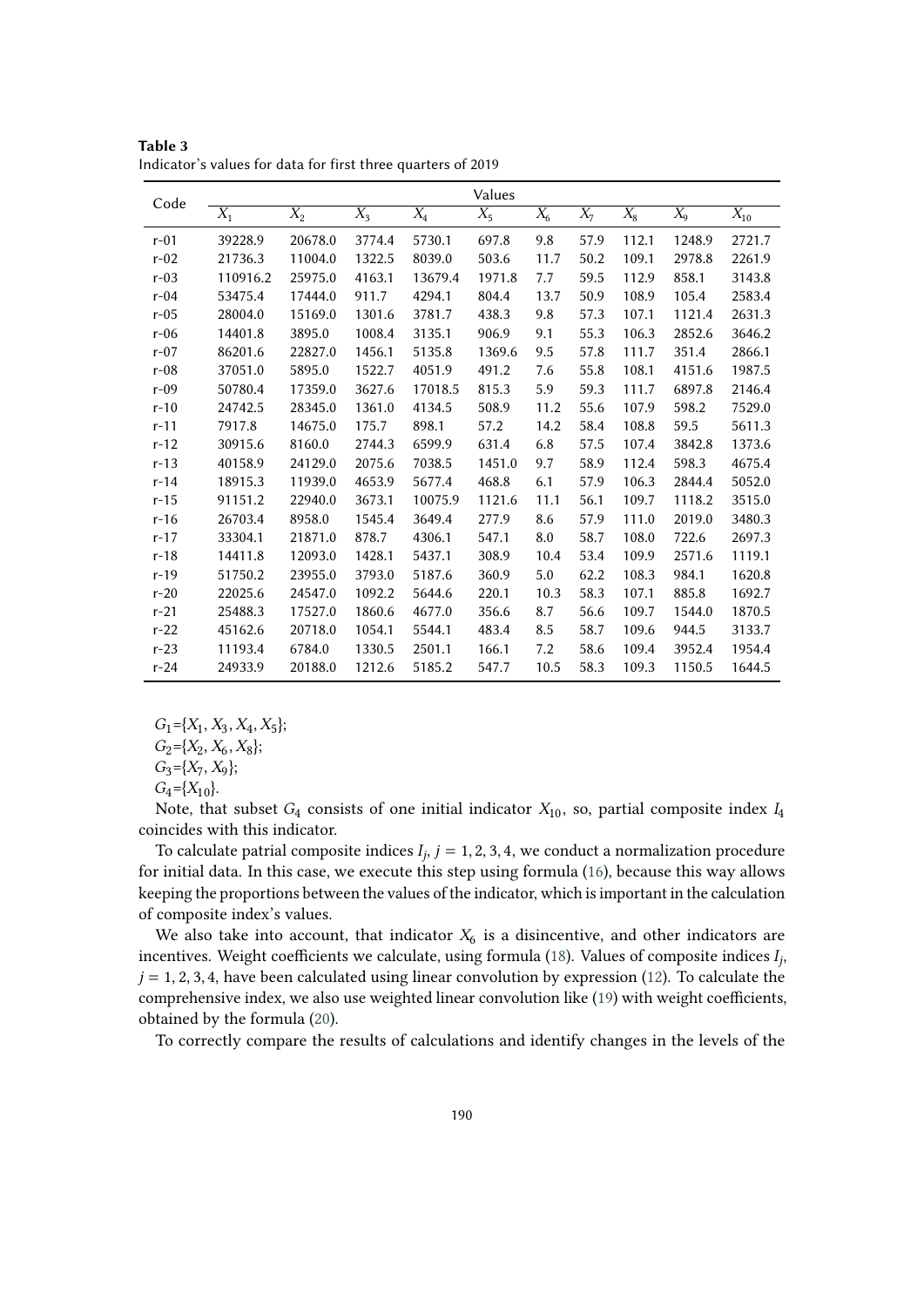| Code     |         |         |        |         | Values |       |       |       |        |                |
|----------|---------|---------|--------|---------|--------|-------|-------|-------|--------|----------------|
|          | $X_1$   | $X_2$   | $X_3$  | $X_4$   | $X_5$  | $X_6$ | $X_7$ | $X_8$ | $X_9$  | $\bar{X}_{10}$ |
| $r-01$   | 36446.7 | 44134.0 | 4023.4 | 4345.4  | 679.2  | 10.4  | 56.9  | 109.0 | 720.5  | 3528.4         |
| $r-02$   | 21419.8 | 25428.0 | 1376.7 | 7016.7  | 449.0  | 12.3  | 49.2  | 101.8 | 1806.3 | 2728.5         |
| $r-03$   | 95582.3 | 58710.0 | 3737.0 | 10444.6 | 1755.7 | 8.2   | 58.4  | 106.5 | 235.0  | 5894.9         |
| $r-04$   | 43994.1 | 43567.0 | 1300.5 | 3345.8  | 700.3  | 14.5  | 49.8  | 103.1 | 45.5   | 1188.8         |
| $r-05$   | 26948.8 | 33675.0 | 1028.8 | 3118.3  | 397.7  | 10.5  | 55.8  | 108.7 | 438.6  | 5683.4         |
| $r-06$   | 13637.5 | 7090.0  | 861.8  | 1956.5  | 769.9  | 10.2  | 54.3  | 104.3 | 1430.0 | 3680.1         |
| $r-07$   | 78074.0 | 56801.0 | 1011.5 | 3907.7  | 1267.3 | 10.4  | 56.5  | 108.4 | 150.0  | 4121.6         |
| $r-08$   | 30883.1 | 12247.0 | 1581.1 | 2212.1  | 400.2  | 8.1   | 54.4  | 107.4 | 1833.7 | 1031.1         |
| $r-09$   | 49227.9 | 32672.0 | 4524.2 | 8784.3  | 762.2  | 6.6   | 58.2  | 105.1 | 3932.9 | 5024.2         |
| $r-10$   | 26339.1 | 56737.0 | 958.0  | 3910.2  | 706.2  | 12.3  | 54.2  | 111.7 | 231.0  | 17025.4        |
| $r-11$   | 6154.2  | 37587.0 | 169.3  | 620.4   | 45.8   | 15.2  | 57.3  | 112.5 | 51.0   | 299.9          |
| $r-12$   | 30522.8 | 17182.0 | 3226.0 | 3772.5  | 646.3  | 7.4   | 56.2  | 106.4 | 1734.9 | 3386.5         |
| $r-13$   | 40592.0 | 49388.0 | 1732.1 | 3632.5  | 1311.1 | 10.3  | 57.9  | 110.9 | 205.1  | 8912.5         |
| $r-14$   | 20213.1 | 18536.0 | 6105.9 | 4248.0  | 400.4  | 6.9   | 57.0  | 109.4 | 1391.7 | 5460.3         |
| $r-15$   | 80188.6 | 48838.0 | 3956.8 | 8287.4  | 1163.0 | 11.7  | 55.2  | 106.6 | 457.1  | 4618.8         |
| $r-16$   | 28737.4 | 19118.0 | 1496.5 | 2010.7  | 297.3  | 9.1   | 56.7  | 109.2 | 1080.6 | 5255.5         |
| $r - 17$ | 30338.2 | 48048.0 | 1008.9 | 2983.4  | 596.6  | 9.1   | 57.2  | 110.1 | 282.9  | 2086.5         |
| $r-18$   | 13649.8 | 26998.0 | 1472.1 | 3532.0  | 300.9  | 11.3  | 52.1  | 108.4 | 1543.0 | 1236.3         |
| $r-19$   | 45981.1 | 61006.0 | 3608.1 | 3819.2  | 381.7  | 5.8   | 60.8  | 105.5 | 870.3  | 3537.0         |
| $r-20$   | 22620.1 | 56237.0 | 763.4  | 2250.0  | 198.3  | 11.1  | 57.2  | 110.5 | 355.6  | 841.6          |
| $r-21$   | 26941.7 | 39572.0 | 2763.3 | 4151.3  | 355.2  | 9.5   | 55.3  | 109.0 | 1069.1 | 3948.0         |
| $r-22$   | 44996.7 | 43113.0 | 1112.1 | 3232.8  | 523.3  | 9.3   | 57.6  | 107.0 | 398.9  | 4440.9         |
| $r-23$   | 10588.4 | 14647.0 | 1553.1 | 1448.2  | 126.7  | 8.6   | 57.2  | 107.7 | 1670.9 | 729.0          |
| $r-24$   | 24360.0 | 43737.0 | 1687.1 | 3600.9  | 554.4  | 11.5  | 56.8  | 109.1 | 577.4  | 2961.3         |

<span id="page-11-0"></span>**Table 4** Indicator's values for data for first three quarters of 2020

comprehensive index for the relevant periods and the regions' structuring, the values for 2019 and 2020 will be combined into one sample. The normalization procedure is performed for the combined data.

Further calculations of both partial composite indices and comprehensive indices are executed for each period separately. The values of the selected eigenvector elements for calculating the weights by formula [\(18\)](#page-6-0) are different, as well as the corresponding eigenvalues that will be used to calculate the weights of the generalized indicator by formula [\(20\)](#page-6-3). So, for the data of 2019 and the data of 2020, we obtain different values of weight coefficients, which means that both composite and comprehensive indicators will be calculated according to different rules.

Therefore, for a more accurate comparison of the results, we propose to calculate corresponding weights as the average values of the appropriate components obtained for 2019 and 2020.

Weight coefficients for calculation of composite indices  $I_1$ - $I_4$  in accordance with distribution initial indicators to  $G_i$  have such values:  $w_{11} = 0.30; w_{13} = 0.18; w_{14} = 0.27; w_{15} = 0.25; w_{22} =$  $0.25; w_{26} = 0.28; w_{29} = 0.47; w_{37} = 0.77; w_{38} = 0.23; w_{4,10} = 1.00$ . Values of weight coefficients for calculation of comprehensive index are:  $w_1^{COM} = 0.42$ ,  $w_2^{COM} = 0.28$ ,  $w_3^{COM} = 0.19$ ,  $w_4^{COM} = 0.19$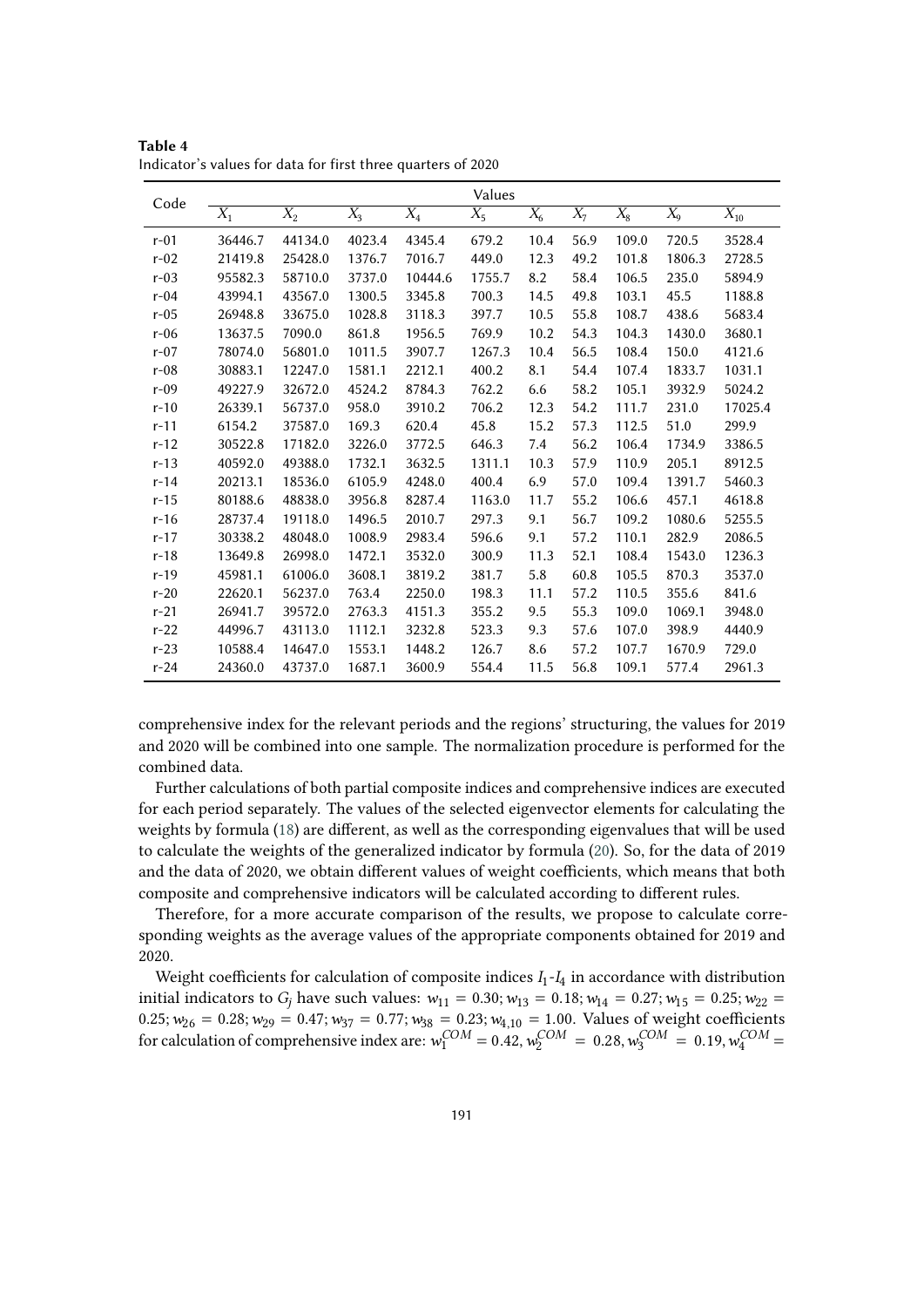### **Table 5**

<span id="page-12-0"></span>Most significant eigenvalues of correlation matrix and values of appropriate eigenvectors for data 2019

| Eigenvalues |                |             |             |  |  |
|-------------|----------------|-------------|-------------|--|--|
| $\lambda_1$ | $\lambda_2$    | $\lambda_3$ | $\lambda_4$ |  |  |
| 3.64        | 2.42           | 1.36        | 0.87        |  |  |
|             | Eigenvectors   |             |             |  |  |
| $V_1$       | V <sub>2</sub> | $V_{3}$     | $V_4$       |  |  |
| 0.45        | $-0.16$        | 0.13        | $-0.11$     |  |  |
| 0.29        | $-0.39$        | $-0.28$     | $-0.14$     |  |  |
| 0.38        | 0.23           | $-0.14$     | 0.32        |  |  |
| 0.42        | 0.16           | 0.27        | 0.15        |  |  |
| 0.42        | $-0.17$        | 0.23        | 0.14        |  |  |
| $-0.20$     | $-0.49$        | 0.35        | 0.02        |  |  |
| 0.22        | 0.12           | $-0.69$     | $-0.20$     |  |  |
| 0.12        | $-0.12$        | 0.21        | $-0.26$     |  |  |
| 0.01        | 0.57           | 0.25        | 0.23        |  |  |
| $-0.02$     | $-0.34$        | $-0.25$     | 0.81        |  |  |

#### **Table 6**

<span id="page-12-1"></span>Most significant eigenvalues of correlation matrix and values of appropriate eigenvectors for data 2020

|             | Eigenvalues   |             |             |  |  |  |
|-------------|---------------|-------------|-------------|--|--|--|
| $\lambda_1$ | $\lambda_{2}$ | $\lambda_3$ | $\lambda_4$ |  |  |  |
| 3.35        | 2.53          | 1.76        | 0.92        |  |  |  |
|             | Eigenvectors  |             |             |  |  |  |
| $V_1$       | $V_2$         | $V_3$       | $V_4$       |  |  |  |
| 0.49        | $-0.11$       | 0.14        | $-0.26$     |  |  |  |
| 0.28        | $-0.44$       | $-0.05$     | $-0.20$     |  |  |  |
| 0.34        | 0.33          | $-0.19$     | 0.06        |  |  |  |
| 0.46        | 0.14          | 0.24        | 0.09        |  |  |  |
| 0.45        | $-0.15$       | 0.19        | 0.05        |  |  |  |
| $-0.22$     | $-0.38$       | 0.43        | 0.06        |  |  |  |
| 0.20        | $-0.04$       | $-0.64$     | $-0.27$     |  |  |  |
| $-0.11$     | $-0.36$       | $-0.49$     | 0.20        |  |  |  |
| 0.00        | 0.57          | $-0.02$     | 0.21        |  |  |  |
| 0.22        | $-0.21$       | $-0.10$     | 0.85        |  |  |  |

0.11. The results of the calculations of comprehensive index values are presented in table [9.](#page-14-0)

A comparison of the calculation results of the comprehensive index shows that for most of Ukraine's regions there is a decrease in its values. In our opinion, this fact indicates a negative impact of the pandemic COVID-19 on economic development. At the same time, for some regions, in particular, Vinnytsia, Zhytomyr, Zaporizhia, Kirovohrad, Mykolaiv, Kharkiv,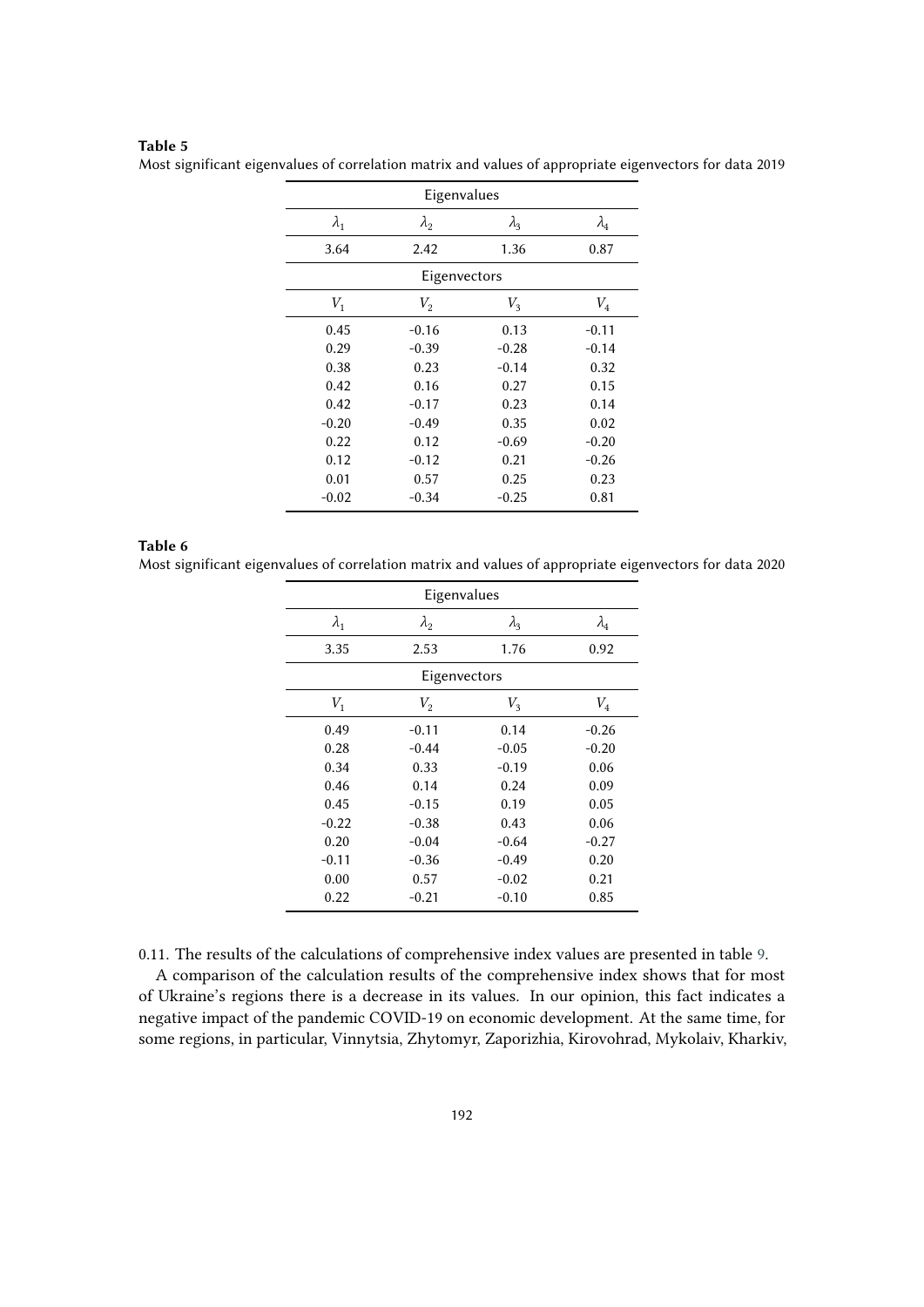| Initial indicators | Values of factor loadings |       |         |       |  |  |
|--------------------|---------------------------|-------|---------|-------|--|--|
|                    | $w_1$                     | $w_2$ | $w_{3}$ | $w_4$ |  |  |
| $X_1$              | 0.86                      | 0.24  | 0.16    | 0.10  |  |  |
| $X_2$              | 0.56                      | 0.61  | 0.32    | 0.13  |  |  |
| $X_3$              | 0.73                      | 0.36  | 0.16    | 0.30  |  |  |
| $X_4$              | 0.81                      | 0.25  | 0.31    | 0.14  |  |  |
| $X_5$              | 0.79                      | 0.27  | 0.27    | 0.13  |  |  |
| $X_6$              | 0.38                      | 0.77  | 0.41    | 0.02  |  |  |
| $X_7$              | 0.42                      | 0.19  | 0.80    | 0.19  |  |  |
| $X_8$              | 0.24                      | 0.19  | 0.25    | 0.24  |  |  |
| $X_9$              | 0.02                      | 0.88  | 0.29    | 0.22  |  |  |
| $X_{10}$           | 0.04                      | 0.53  | 0.29    | 0.76  |  |  |

<span id="page-13-0"></span>**Table 7** Values of factor loadings for data 2019

### **Table 8**

<span id="page-13-1"></span>Values of factor loadings for data 2020

| Initial indicators | Values of factor loadings |       |       |       |  |  |
|--------------------|---------------------------|-------|-------|-------|--|--|
|                    | $w_1$                     | $w_2$ | $W_3$ | $w_4$ |  |  |
| $X_1$              | 0.89                      | 0.17  | 0.19  | 0.25  |  |  |
| $X_2$              | 0.52                      | 0.70  | 0.06  | 0.20  |  |  |
| $X_3$              | 0.62                      | 0.52  | 0.25  | 0.06  |  |  |
| $X_4$              | 0.84                      | 0.22  | 0.31  | 0.09  |  |  |
| $X_5$              | 0.83                      | 0.23  | 0.25  | 0.05  |  |  |
| $X_{6}$            | 0.40                      | 0.61  | 0.57  | 0.05  |  |  |
| $X_7$              | 0.36                      | 0.07  | 0.85  | 0.26  |  |  |
| $X_8$              | 0.21                      | 0.58  | 0.66  | 0.19  |  |  |
| $X_{9}$            | 0.01                      | 0.90  | 0.03  | 0.20  |  |  |
| $X_{10}$           | 0.40                      | 0.33  | 0.14  | 0.81  |  |  |

Khmelnytskyi, and Chernihiv regions, there is an increase in the values of the indicator in 2020. This increase is especially noticeable for the Kirovohrad region. This can be explained by the fact that for a long time in this area was the best epidemiological situation in Ukraine. Also, the growth of industrial production, in particular pharmaceuticals one in Vinnytsia, Kirovohrad, Zaporizhia, and Kharkiv regions.

Let us consider the changes in the structure of Ukraine's regions in 2020 compared to 2019 in terms of the economic development comprehensive index. Given the relatively high density of values of the comprehensive index for different regions, the use of the approach to the grouping of regions, based on the analysis of the values of the delta, calculated by the formula [\(21\)](#page-7-0), doesn't allow to determine their structure. Therefore, to solve this problem, we apply an approach based on the use of the Harrington desirability scale. For this purpose, we transform the values of the integrated indicator according to formulas [\(22\)](#page-7-1) and [\(22\)](#page-7-1). The distribution of regions by groups is executed according to the rules given in table [1.](#page-8-1) The results of the calculations are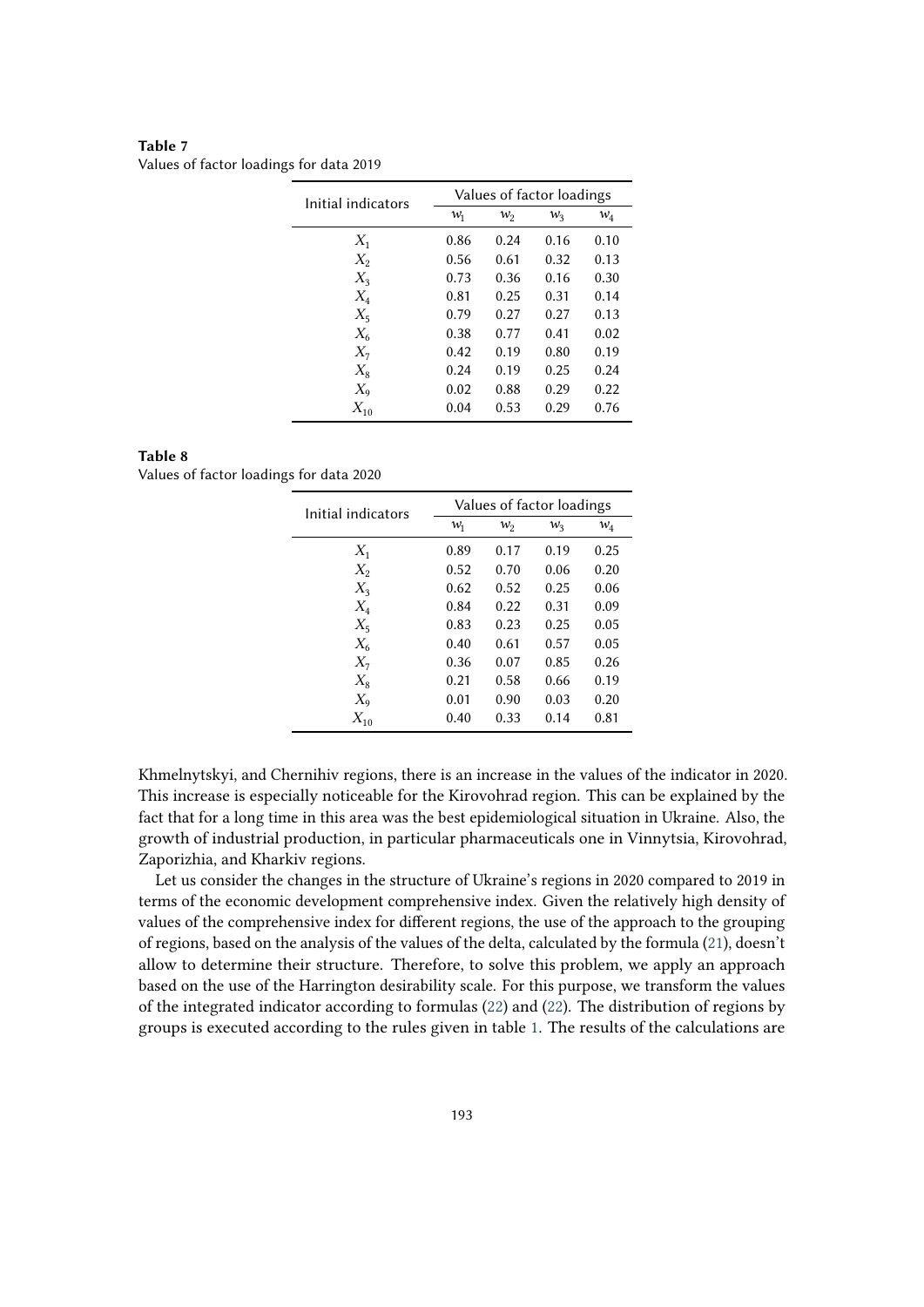<span id="page-14-0"></span>

| Table 9                    |  |  |
|----------------------------|--|--|
| Comprehensive index values |  |  |

| Code   | 2019 | 2020 | Code     | 2019 | 2020 |
|--------|------|------|----------|------|------|
| $r-01$ | 0.45 | 0.46 | r-13     | 0.48 | 0.49 |
| r-02   | 0.40 | 0.38 | r-14     | 0.48 | 0.46 |
| r-03   | 0.67 | 0.65 | r-15     | 0.55 | 0.55 |
| r-04   | 0.37 | 0.37 | r-16     | 0.38 | 0.37 |
| r-05   | 0.37 | 0.38 | r-17     | 0.39 | 0.39 |
| r-06   | 0.39 | 0.34 | r-18     | 0.36 | 0.34 |
| r-07   | 0.49 | 0.50 | r-19     | 0.48 | 0.50 |
| r-08   | 0.44 | 0.36 | $r-20$   | 0.36 | 0.35 |
| r-09   | 0.68 | 0.59 | r-21     | 0.38 | 0.41 |
| r-10   | 0.40 | 0.48 | $r-22$   | 0.41 | 0.42 |
| r-11   | 0.28 | 0.26 | $r - 23$ | 0.39 | 0.32 |
| r-12   | 0.47 | 0.43 | r-24     | 0.38 | 0.39 |

listed in table [10.](#page-15-0)

The analysis of results obtained shows, that the first group with a relatively high level of economic development is quite large. Traditionally, this group includes Kyiv, Kharkiv, and Dnipropetrovsk regions, which in the "pre-pandemic" period had a fairly high level of economic development. These regions have a fairly high production potential, they account for a significant share of foreign investment in 2020 and therefore the pandemic has not had such a destructive impact on the economic development of these regions. Zaporizhia and Poltava regions also have significant potentials and were distributed to this group. The lowest level of economic development is in the Luhansk region, and in 2020 the situation has not changed.

It should be noted that for many regions there have been no changes in the level of economic development, although there has been a decrease in the value of the corresponding comprehensive index. For those regions where changes are taking place, they are usually associated with a decline in economic development. The only exception is the Kirovohrad region.

The most significant decrease in the level took place in Zakarpattia, Ternopil, and Chernivtsi regions. These are the regions that were the first to suffer from the pandemic and were in the "red" zone for a long time, which negatively affected all indicators of economic development and led to a significant reduction in the corresponding comprehensive index values.

Thus, the results of the research demonstrate the fundamental possibility of applying the proposed approach to the study of economic development of regions by constructing an integrated indicator. The analysis of the structure of the regions showed the real impact of the pandemic on the development of almost all regions, which led to the corresponding structural changes.

### **5. Conclusions**

The study of economic development trends both in the economic system of the country as a whole and at the level of individual regions remains the focus of the most significant research. The results of such studies are especially important in periods of global challenges, one of which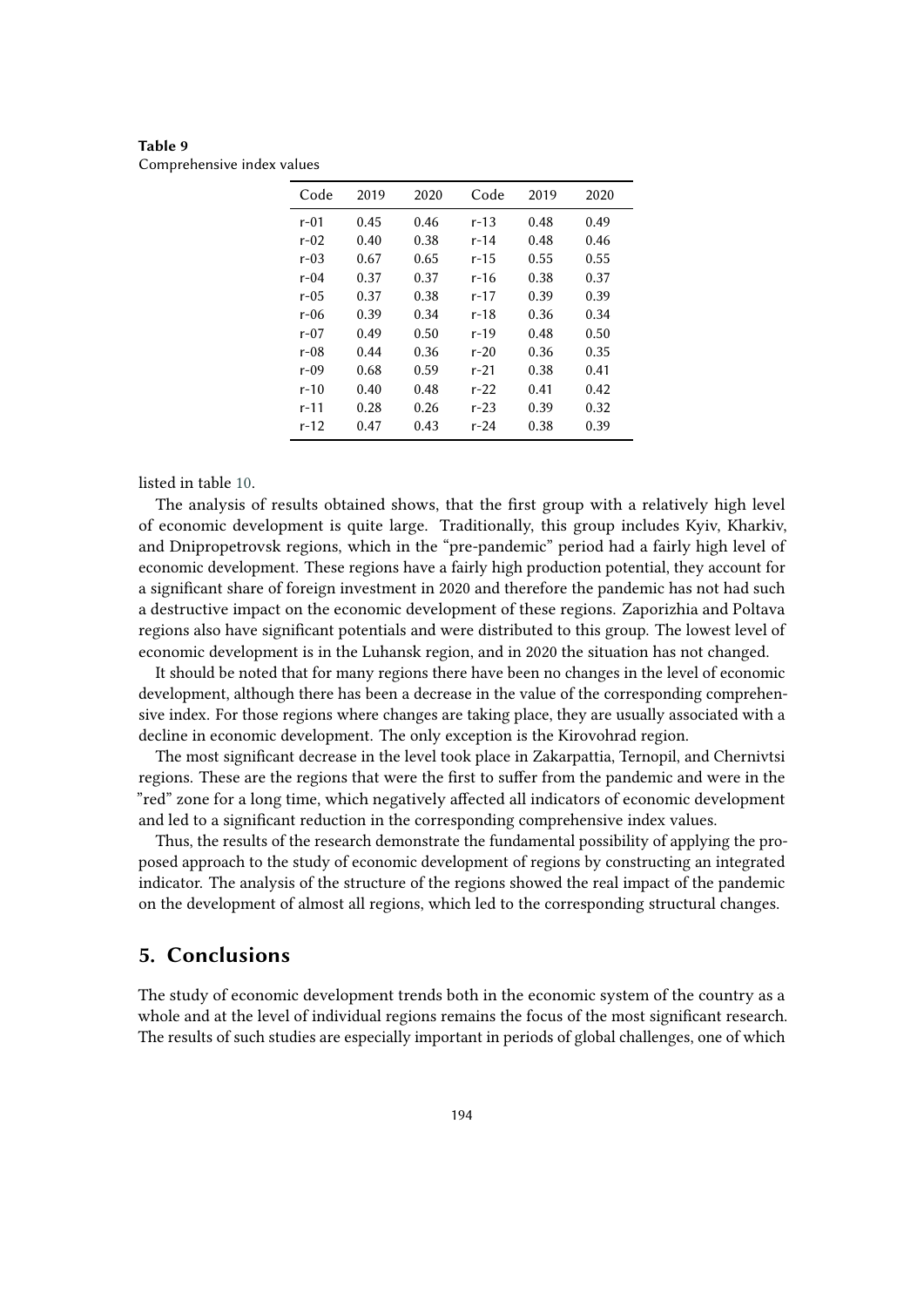| Code     |                                        |      | Level of development |                 |
|----------|----------------------------------------|------|----------------------|-----------------|
|          | $\frac{d = H(Z)}{2019 - 2020}$<br>2020 |      | 2019                 | 2020            |
| $r-01$   | 0.72                                   | 0.75 | above average        | above average   |
| $r-02$   | 0.47                                   | 0.35 | average              | below average   |
| $r-0.3$  | 0.99                                   | 0.99 | relatively high      | relatively high |
| $r-04$   | 0.29                                   | 0.28 | below average        | below average   |
| $r-05$   | 0.27                                   | 0.34 | below average        | below average   |
| $r-06$   | 0.44                                   | 0.15 | average              | relatively low  |
| $r-07$   | 0.86                                   | 0.88 | relatively high      | relatively high |
| $r-08$   | 0.68                                   | 0.25 | above average        | below average   |
| $r-09$   | 0.99                                   | 0.97 | relatively high      | relatively high |
| $r-10$   | 0.46                                   | 0.84 | average              | relatively high |
| $r - 11$ | 0.00                                   | 0.00 | relatively low       | relatively low  |
| $r - 12$ | 0.81                                   | 0.66 | relatively high      | above average   |
| $r-13$   | 0.84                                   | 0.86 | relatively high      | relatively high |
| $r - 14$ | 0.84                                   | 0.77 | relatively high      | above average   |
| $r - 15$ | 0.95                                   | 0.95 | relatively high      | relatively high |
| $r-16$   | 0.37                                   | 0.31 | average              | below average   |
| $r - 17$ | 0.42                                   | 0.43 | average              | average         |
| $r-18$   | 0.24                                   | 0.13 | below average        | relatively low  |
| $r-19$   | 0.83                                   | 0.88 | relatively high      | relatively high |
| $r-20$   | 0.22                                   | 0.18 | below average        | relatively low  |
| $r-21$   | 0.37                                   | 0.56 | average              | average         |
| $r - 22$ | 0.56                                   | 0.58 | average              | average         |
| $r-23$   | 0.39                                   | 0.06 | average              | relatively low  |
| $r - 24$ | 0.34                                   | 0.42 | below average        | average         |

<span id="page-15-0"></span>**Table 10** Identifying the structure of regions for data 2019 and 2020

at this stage of the world community development was the COVID-19 pandemic. Solving the problems of assessing the level of development of regions, their structuring, identifying gaps and breaks in the development of individual territorial units is complicated by the significant multidimensionality of their description. The use of analytical methods of information processing based on economic and mathematical models allows us to present it in a concentrated form without significant losses, which contributes to the adoption of sound management decisions and the development of strategic plans for regional development. Therefore, models that allow for a significant reduction in baseline and identify latent characteristics of the studied phenomena are important for studies. In particular, such approaches include models based on the comprehensive index assessment technology.

The approaches offered in the article allow estimating the level of economic development of regions by block convolution of the set of initial indicators into a single complex measure – an economic development comprehensive index. Thus, the toolkit which allows to carry out a grouping of initial indicators to take into account the weights of components at the construction of such indicators, and also the weights of partial composite indices at their convolution into the economic development comprehensive index is offered. The article proposes some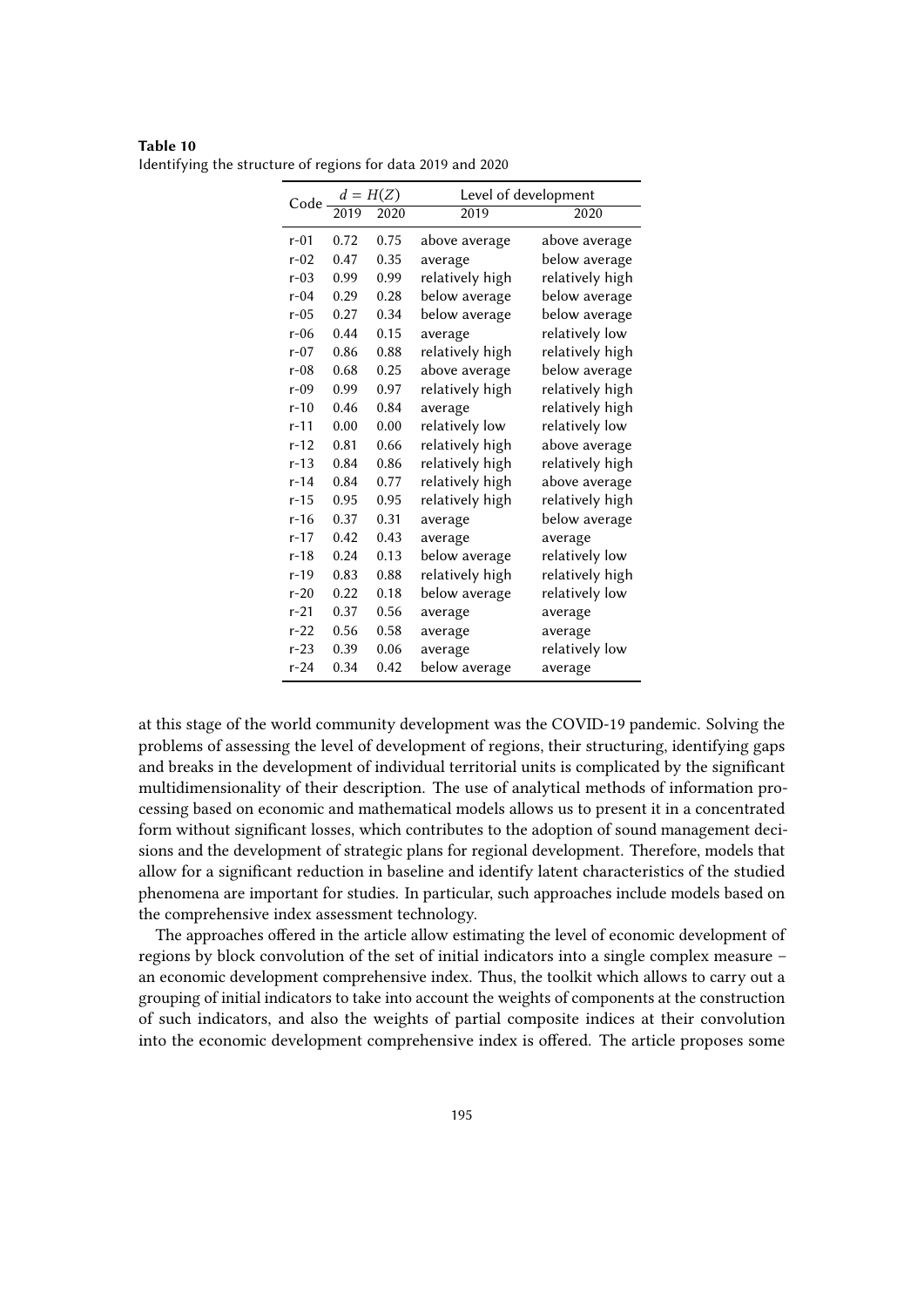approaches to grouping regions by the level of economic development. An approach based on the transformation of the comprehensive index values with the projection of the result on the desirability scale is chosen for practical implementation. This way allows to rank regions, determine their structure by this characteristic and assess structural changes over time.

According to the research outcomes, it can be concluded that the COVID-19 pandemic has a destructive impact on the economic development of the vast majority of Ukraine's regions, which was reflected both in changes in the values of the comprehensive index and in the regions' structure.

The direction of further research is the development of analytical tools to take into account indicators of non-metric origins in the assessment procedures for the identifying level of economic development.

# **References**

- <span id="page-16-0"></span>[1] S. Semerikov, S. Chukharev, S. Sakhno, A. Striuk, V. Osadchyi, V. Solovieva, T. Vakaliuk, P. Nechypurenko, O. Bondarenko, H. Danylchuk, Our sustainable coronavirus future, E3S Web of Conferences 166 (2020). doi:[10.1051/e3sconf/202016600001](http://dx.doi.org/10.1051/e3sconf/202016600001).
- <span id="page-16-1"></span>[2] S. Semerikov, H. Kucherova, V. Los, D. Ocheretin, Neural network analytics and forecasting the country's business climate in conditions of the coronavirus disease (COVID-19), CEUR Workshop Proceedings 2845 (2021) 22–32.
- <span id="page-16-2"></span>[3] International Labour Orgaization, ILO monitor: COVID-19 and the world of work. Sixth edition: Updated estimates and analysis, 2020. URL: [https://cutt.ly/GjAdvEa.](https://cutt.ly/GjAdvEa)
- <span id="page-16-3"></span>[4] The World Bank, The Global economic outlook during the COVID-19 pandemic: a changed world, 2020. URL: [https://cutt.ly/ff75GUY.](https://cutt.ly/ff75GUY)
- <span id="page-16-4"></span>[5] The World Bank, Global economy to expand by 4% in 2021; vaccine deployment and investment key to sustaining the recovery, 2021. URL: [https://cutt.ly/OjAdKpT.](https://cutt.ly/OjAdKpT)
- <span id="page-16-5"></span>[6] H. Ellyatt, 'Don't be under the illusion' that an economic recovery will come quickly with a vaccine, UBS' Weber says, 2020. URL: [https://cutt.ly/ijAdCIO.](https://cutt.ly/ijAdCIO)
- <span id="page-16-6"></span>[7] Derzhavna sluzhba statystyky Ukrainy (State statistics service of Ukraine), 2020. URL: [http://www.ukrstat.gov.ua/.](http://www.ukrstat.gov.ua/)
- <span id="page-16-7"></span>[8] Derzhavna stratehiia rehionalnoho rozvytku na period 2021-2027 (State strategy for regional development for 2021-2027), 2020. URL: [https://cutt.ly/bjAfuSS.](https://cutt.ly/bjAfuSS)
- <span id="page-16-8"></span>[9] A. Williams, EBRD revises down economic forecasts amid continuing coronavirus uncertainty, 2020. URL: [https://cutt.ly/qjAd1F9.](https://cutt.ly/qjAd1F9)
- <span id="page-16-9"></span>[10] M. V. Moroshkina, Regional inequalit by the Theil index, Finance and Credit 10 (2020). doi:[10.24891/fc.26.10.2310](http://dx.doi.org/10.24891/fc.26.10.2310).
- <span id="page-16-10"></span>[11] E. Dhimitri, A. Gabeta, M. Bello, Regional Development Theories And Models, A Comparative Analyse. Challenge Of Regional Development In Albania, The USV Annals of Economics and Public Administration 15 (2015) 51–59. URL: [http://www.annals.seap.usv.](http://www.annals.seap.usv.ro/index.php/annals/article/viewFile/842/745) [ro/index.php/annals/article/viewFile/842/745.](http://www.annals.seap.usv.ro/index.php/annals/article/viewFile/842/745)
- <span id="page-16-11"></span>[12] A. Ramadhan, A. Sutandi, A. E. Pravitasari, Analysis of The Regional Development Level in Aceh Province, IOP Conference Series: Earth and Environmental Science 556 (2020) 012008. doi:10.1088/1755-1315/556/1/012008.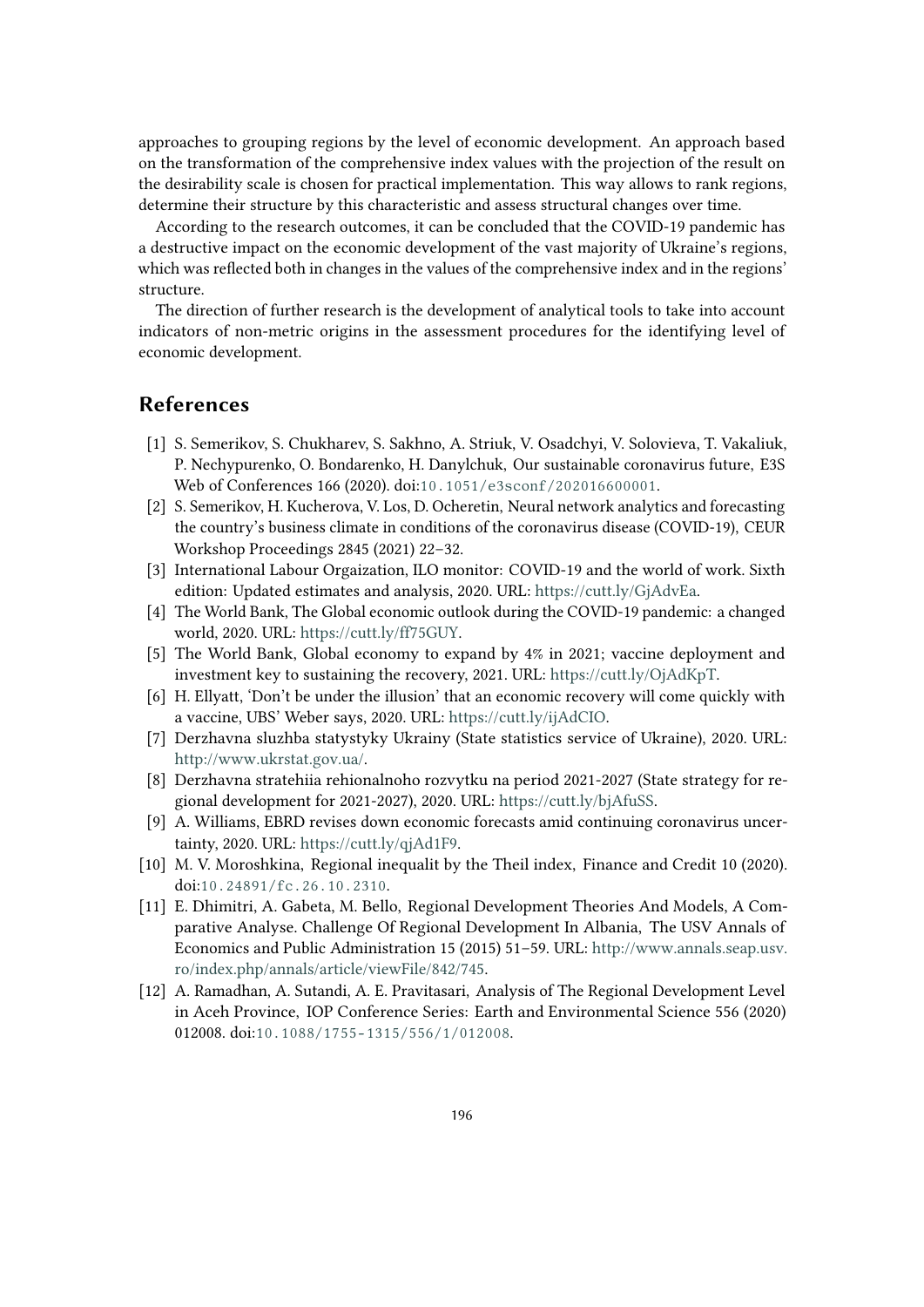- <span id="page-17-0"></span>[13] A. Soejoto, D. Fitrayati, L. Rachmawati, N. Sholikhah, Education inequality effect on poverty and economic growth: Empirical study in province of East Java, International Journal of Applied Business and Economic Research 14 (2016) 9493–9505.
- <span id="page-17-1"></span>[14] J. Li, Y. Chen, Z. Xi, X. Zou, Measuring Economic Growth Differentiation of Emerging Economies Based on Calculation of Theil Index, Journal of Physics: Conference Series 1574 (2020) 012170. doi:[10.1088/1742- 6596/1574/1/012170](http://dx.doi.org/10.1088/1742-6596/1574/1/012170).
- <span id="page-17-2"></span>[15] T. A. Munandar, Azhari, A. Musdholifah, L. Arsyad, Multiview hierarchical agglomerative clustering for identification of development gap and regional potential sector, Journal of Computer Science 14 (2018) 81–91. doi:[10.3844/jcssp.2018.81.91](http://dx.doi.org/10.3844/jcssp.2018.81.91).
- <span id="page-17-3"></span>[16] A. F. Doni, Y. D. P. Negera, O. A. H. Maria, K-Means Clustering Algorithm for Determination of Clustering of Bangkalan Regional Development Potential, Journal of Physics: Conference Series 1569 (2020) 022078. doi:[10.1088/1742- 6596/1569/2/022078](http://dx.doi.org/10.1088/1742-6596/1569/2/022078).
- <span id="page-17-4"></span>[17] P. Hryhoruk, N. Khrushch, S. Grygoruk, The rating model of Ukraine's regions according to the level of economic development, Periodicals of Engineering and Natural Sciences 7 (2019) 712–722. doi:[10.21533/pen.v7i2.555](http://dx.doi.org/10.21533/pen.v7i2.555).
- <span id="page-17-5"></span>[18] L. Chagovets, S. Prokopovych, V. Kholod, Data science methods for comprehensive assessment of regional economic development, Development Management 18 (2019) 43–56. doi:[10.21511/dm.18\(2\).2020.05](http://dx.doi.org/10.21511/dm.18(2).2020.05).
- <span id="page-17-6"></span>[19] S. K. Eshugova, A factor analysis of models for regional development, International Journal of Engineering & Technology 7 (2018) 340–343. doi:[10.14419/ijet.v7i3.15.18702](http://dx.doi.org/10.14419/ijet.v7i3.15.18702).
- <span id="page-17-7"></span>[20] D. Cziráky, J. Sambt, J. Rovan, J. Puljiz, Regional development assessment: A structural equation approach, European Journal of Operational Research 174 (2006) 427–442. doi:[10.](http://dx.doi.org/10.1016/j.ejor.2005.03.012) [1016/j.ejor.2005.03.012](http://dx.doi.org/10.1016/j.ejor.2005.03.012).
- <span id="page-17-8"></span>[21] P. Hryhoruk, N. Khrushch, S. Grygoruk, Using multidimensional scaling for assessment economic development of regions, International Journal of Industrial Engineering & Production Research 31 (2020). doi:[10.22068/ijiepr.31.4.597](http://dx.doi.org/10.22068/ijiepr.31.4.597).
- <span id="page-17-9"></span>[22] B. Bal-Domanska, Multi-criteria classifications in regional development modelling, in: T. Imaizumi, A. Okada, S. Miyamoto, F. Sakaori, Y. Yamamoto, M. Vichi (Eds.), Advanced Studies in Classification and Data Science. Studies in Classification, Data Analysis, and Knowledge Organization, Springer, Singapore, 2020, pp. 19–29. doi:[10.1007/](http://dx.doi.org/10.1007/978-981-15-3311-2_2) [978- 981- 15- 3311- 2\\_2](http://dx.doi.org/10.1007/978-981-15-3311-2_2).
- <span id="page-17-10"></span>[23] V. Babenko, A. Panchyshyn, L. Zomchak, M. Nehrey, Z. Artym-Drohomyretska, T. Lahotskyi, Classical machine learning methods in economics research: Macro and micro level example, WSEAS Transactions on Business and Economic 8 (2021) 209–217. doi:[10.37394/23207.2021.18.22](http://dx.doi.org/10.37394/23207.2021.18.22).
- <span id="page-17-11"></span>[24] T. A. Munandar, R. Wardoyo, Fuzzy-Klassen Model for Development Disparities Analysis based on Gross Regional Domestic Product Sector of a Region, International Journal of Computer Applications 123 (2015) 17–22. doi:[10.5120/ijca2015905389](http://dx.doi.org/10.5120/ijca2015905389).
- <span id="page-17-12"></span>[25] K. Gorbatiuk, O. Mantalyuk, O. Proskurovych, O. Valkov, Analysis of regional development disparities in Ukraine with fuzzy clustering technique, SHS Web of Conferences 65 (2019) 04008. doi:[10.1051/shsconf/20196504008](http://dx.doi.org/10.1051/shsconf/20196504008).
- <span id="page-17-13"></span>[26] K. Gorbatiuk, O. Mantalyuk, O. Proskurovych, O. Valkov, Application of fuzzy clustering to shaping regional development strategies in ukraine, in: P. Hryhoruk, N. Khrushch (Eds.), Proceedings of the 6th International Conference on Strategies, Models and Technologies